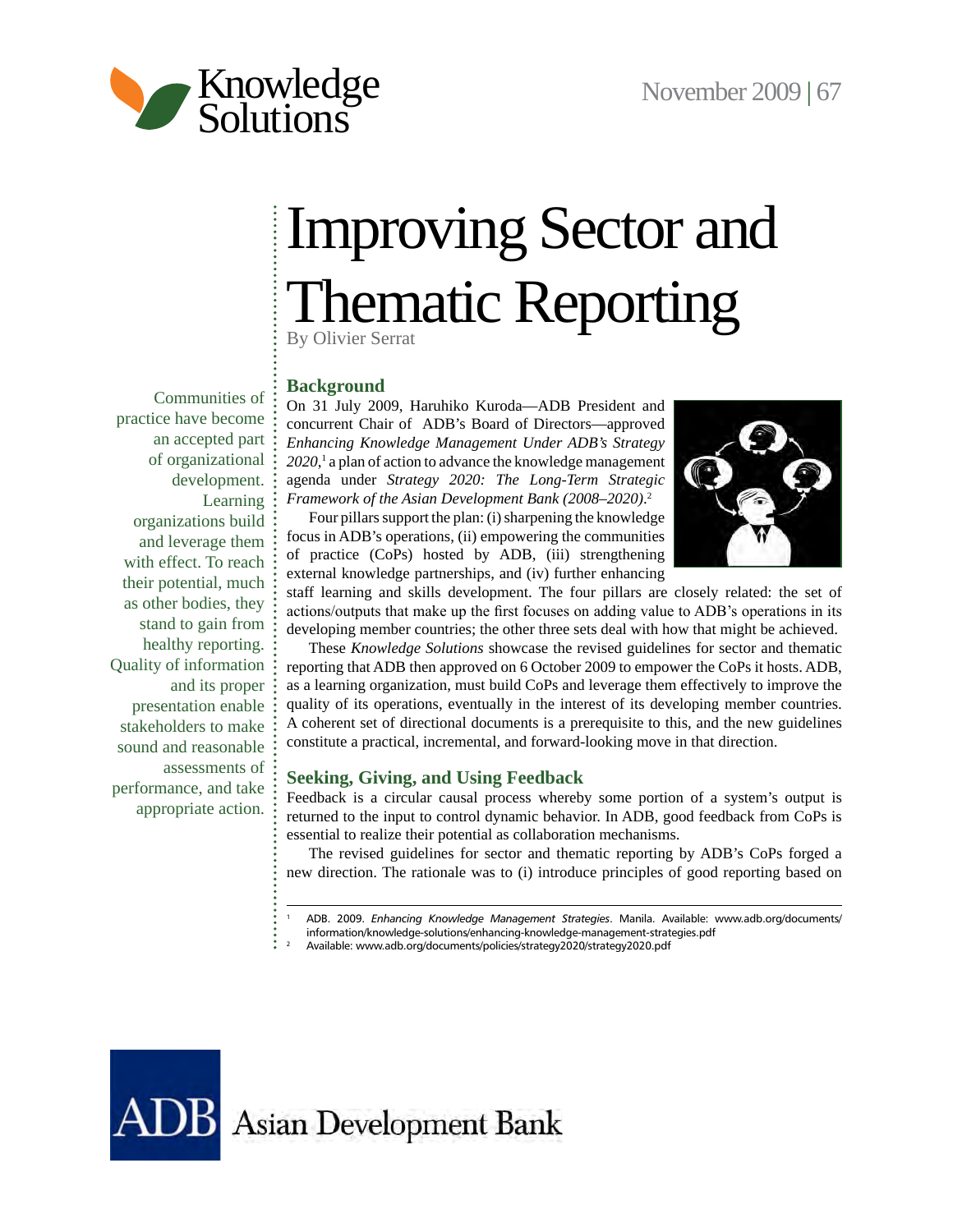

accuracy, transparency, and economy of knowledge sharing; (ii) provide guidance on key elements of reporting for organizational performance, including the use of knowledge management metrics; (iii) present, to support coordination, a composite picture of the progress of work on sector and thematic priorities to inform management systems in ADB, including the annual *Development Effectiveness Reviews*<sup>3</sup> and *Work Program and Budget Framework* papers, as well as the *Annual Administrative and Capital Budget* exercises; and (iv) assess the performance of CoPs, without duplicating data reports generated by the operations departments. The guidelines are flexible to the varying needs of each sector and theme.



*When you wish to instruct, be brief; that men's minds take in quickly what you say, learn its lesson, and retain it faithfully. Every word that is unnecessary only pours over the side of a brimming mind.*

—Cicero

*The pen is the tongue of the mind.*

—Miguel de Cervantes

*If you would not be forgotten as soon as you are dead, either write things worth reading or do things worth writing.* 

—Benjamin Franklin

*I believe more in the scissors than I do in the pencil.*

—Truman Capote

Available: [www.adb.org/documents/reports/development-effectiveness-review/default.asp](http://www.adb.org/documents/reports/development-effectiveness-review/default.asp)

 $\ddot{\cdot}$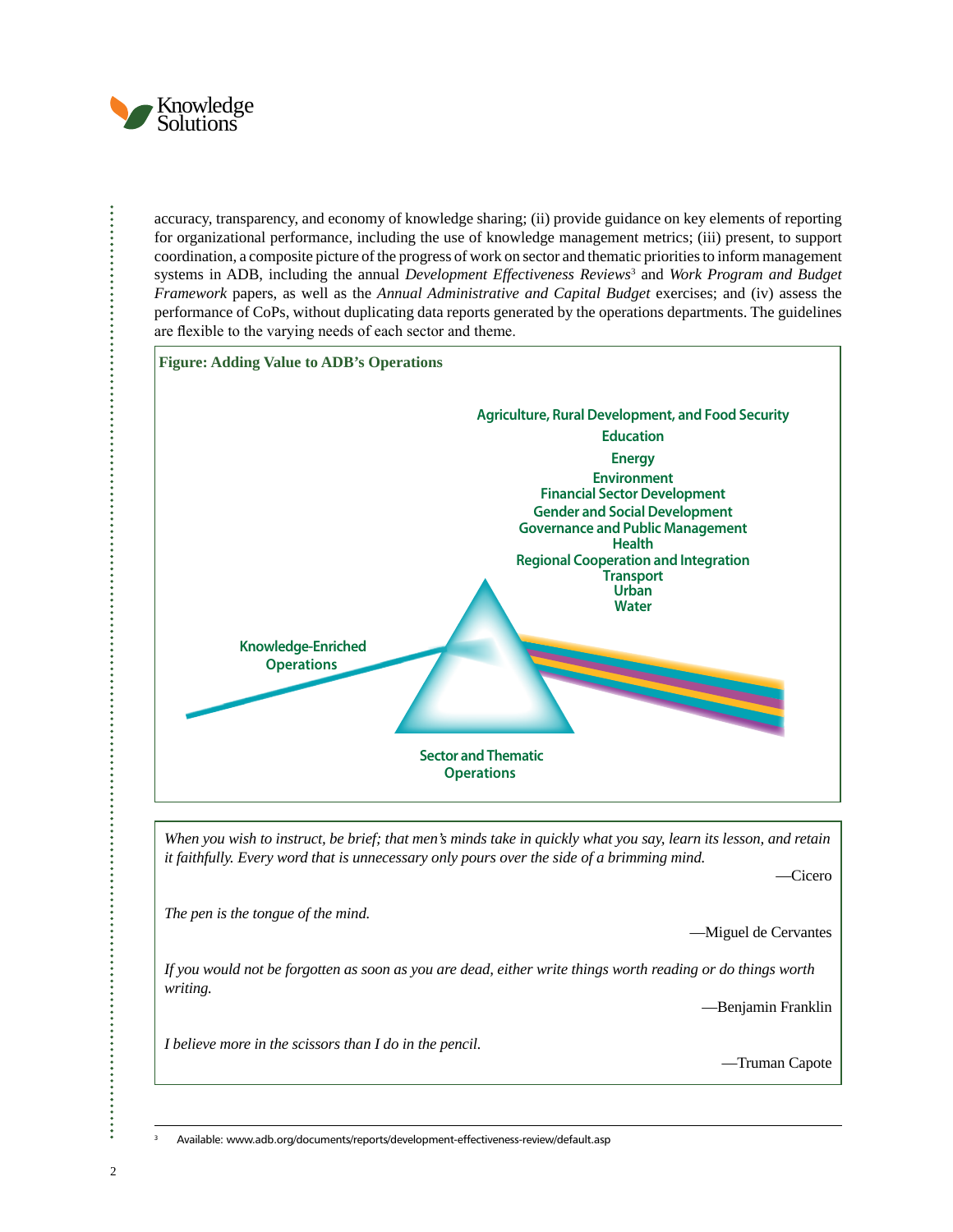#### **Box: Guidelines for Sector and Thematic Reporting**

#### **Introduction**

Sector and thematic reporting is part of a comprehensive monitoring system at regional, country, program, project, sector, thematic, and institutional levels. Over the years, from 2005, the CoPs hosted by ADB have developed to support the sectoral and thematic effectiveness of ADB's operations.<sup>4</sup>

### **Exhibit: Archetypal Functions of Communities of Practice**

**Filtering.** Organizing and managing information that is worth paying attention to.

**Amplifying.** Taking new, little-known, or little-understood ideas, giving them weight, and making them more widely understood.

**Investing and Providing.** Offering a means to give members the resources they need to carry out their main activities.

**Convening.** Bringing together different, distinct people or groups of people.

**Community Building.** Promoting and sustaining the values and standards of individuals or organizations.

Learning and Facilitating. Helping members carry out their activities more efficiently and effectively.

Source: Adapted from Ben Ramalingam, Enrique Mendizabal, and Ed Schenkenberg van Mierop. 2008. [Strengthening Humanitarian](http://www.odi.org.uk/publications/background-notes/2008/humanitarian-network-functions-approach.pdf)  [Networks: Applying the Network Functions Approach.](http://www.odi.org.uk/publications/background-notes/2008/humanitarian-network-functions-approach.pdf) *ODI Background Note*. Overseas Development Institute. Available: [www.odi.org.](http://www.odi.org.uk/publications/background-notes/2008/humanitarian-network-functions-approach.pdf) [uk/publications/background-notes/2008/humanitarian-network-functions-approach.pdf](http://www.odi.org.uk/publications/background-notes/2008/humanitarian-network-functions-approach.pdf)

Enhancing Knowledge Management under Strategy: Proposed Plan of Action (2009–2011),<sup>5</sup> approved on 31 July 2009, emphasizes the need to empower CoPs explaining that ADB, as a learning organization, must build CoPs and leverage them effectively to improve the quality of its operations. Good reporting by CoPs is essential to make the most of their potential as collaboration mechanisms and thereby maximize ADB's development impact, ultimately to the benefit of its clients, partners, and audiences. First, CoPs should be able to clearly present what in their views are key issues that ADB should focus on in terms of strategic studies and new business initiatives. Second, they should be able to distill and synthesize for wider institutional learning what ADB has learned from its sector and thematic operations. Third, flowing from the above, they should be able to demonstrate how ADB's sector and thematic operations have contributed to achieving development effectiveness. In this sense, reporting by CoPs should be seen as integral to overall reporting on that.

To better accomplish their functions under *Strategy 2020: The Long-Term Strategic Framework of the*  Asian Development Bank (2008–2020),<sup>6</sup> the guidelines on sector and thematic level reporting are hereby revised to ensure focus on crucial areas and coverage of assessments and results in high-quality, readerfriendly reports that will inform the annual *Development Effectiveness Reviews*<sup>7</sup> and *Work Program and Budget Framework* papers. The following suggests what sector and thematic level reporting is included, yet acknowledges that it should be adapted to the particular needs of each sector and theme. In the guidelines, CoPs are taken to mean the larger communities of interest and practice of which formal sector and thematic committees are a functional subset.

<sup>4</sup> ADB. 2009. *[In Focus Series: Communities of Practice](http://www.adb.org/media/infocus/2009/communities-practice.asp)*. Manila. Available: [www.adb.org/media/infocus/2009/communities-practice.asp](http://www.adb.org/media/infocus/2009/communities-practice.asp) 5 ADB. 2009. *[Enhancing Knowledge Management Strategies](http://www.adb.org/documents/information/knowledge-solutions/enhancing-knowledge-management-strategies.pdf)*. Manila. Available: [www.adb.org/documents/information/knowledge](http://www.adb.org/documents/information/knowledge-solutions/enhancing-knowledge-management-strategies.pdf)[solutions/enhancing-knowledge-management-strategies.pdf](http://www.adb.org/documents/information/knowledge-solutions/enhancing-knowledge-management-strategies.pdf)

<sup>6</sup> Available: [www.adb.org/documents/policies/strategy2020/strategy2020.pdf](http://www.adb.org/documents/policies/strategy2020/strategy2020.pdf)

<sup>7</sup> Available: [www.adb.org/documents/reports/development-effectiveness-review/default.asp](http://www.adb.org/documents/reports/development-effectiveness-review/default.asp)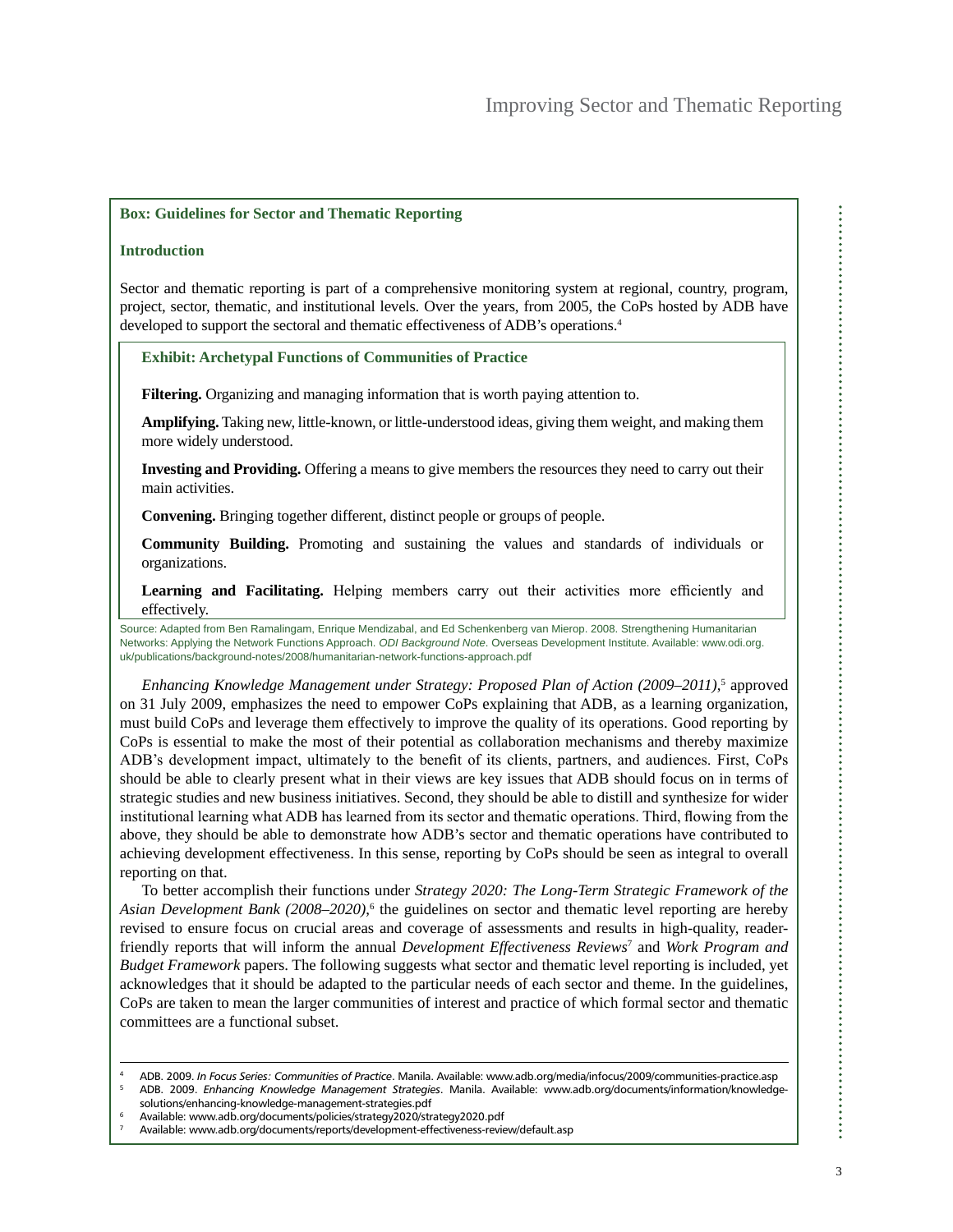

### **Strategic Focus of Reports**

Sector and thematic reports would track the progress of broader results in terms of outputs and outcomes, and present succinct "value" and "impact" stories that illustrate challenges and accomplishments in the domain of each CoP.<sup>8</sup> Departmental results, aspects of ADB's corporate results framework, and Millennium Development Goals (MDG) results aligning with a particular sector and theme would be considered. Management and staff would use the reports as key internal monitoring and evaluation documents that guide the activities of CoPs to strengthen sector and thematic performance in ADB's operations. They might also be disseminated externally in a form that appeals to the public.

#### **Focal Points for Reports**

In consultation with the respective CoP, the lead/principal specialist assigned by the Budget, Personnel, and Management Systems Department (BPMSD) would be responsible for coordinating and preparing triennial (Section I) sector and thematic reports and participating in monitoring and evaluating progress (Section II). A *community convenor*, chosen by CoP members (and who may not necessarily be the lead/principal specialist assigned by BPMSD), would be responsible, working collaboratively with CoP members and the lead/principal sector specialist, for preparing annual reports focusing on the CoP (Section II).<sup>9</sup>

#### **List of Sectors and Themes**

The sectors and themes to be monitored and reported on would follow the list in the updated classification system (Annex I). Each sector report would include thematic mainstreaming as an important aspect. Likewise, thematic reports would indicate the progress of sector-wise mainstreaming as appropriate.

#### **Period and Periodicity**

Full reports would be written every 3 years, with an annual update on the progress, activities, and plans of corresponding CoPs prepared collaboratively by the CoPs. Annex I lists the years of the next reports. Annual reports would be due by the end of the third quarter of each year to feed into the *Annual Administrative and Capital Budget* exercises. Triennial reports would be due at the end of the first quarter to feed the annual *Development Effectiveness Reviews* and *Work Program and Budget Framework* papers. They might also inform ADB's annual meeting.



#### **Figure: Coincidence of Sector and Thematic Reports with ADB Milestones**

management and staff access to basic data on performance of sectors/themes by division, country, department, and ADB-wide. Hence, it is no longer necessary to include such data in sector and thematic reports. Notwithstanding, during the preparation process, these sources should be consulted and analyzed to inform content.

9 Where no CoP exists or functions, the lead/principal specialist prepares both sections. However, Section II would likely be truncated.

J.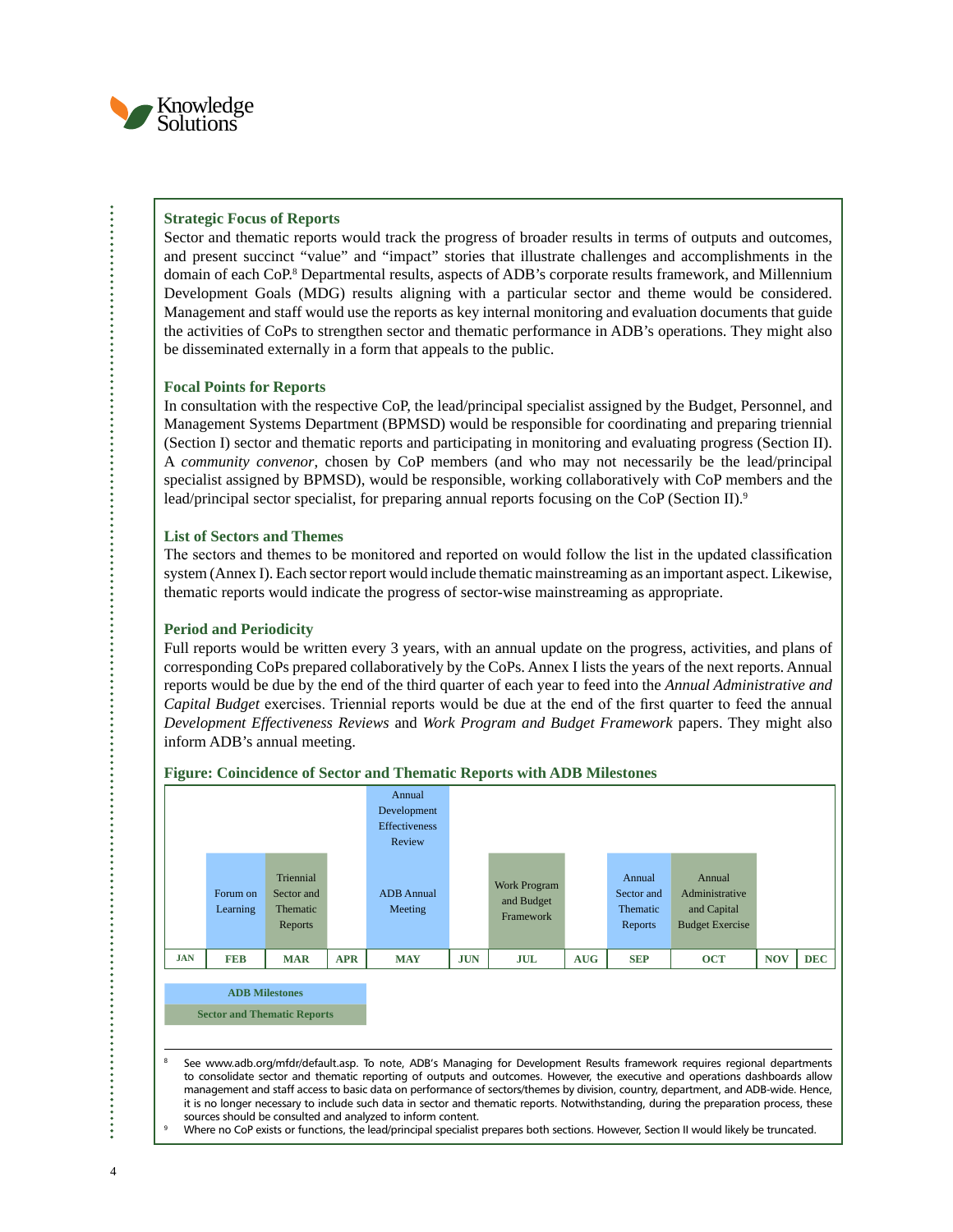#### **Content**

Though not prepared together each year, the two sections are mutually supportive. Section I contains priority strategic directions and broad results evaluation, while Section II looks at good practice and lessons more specifically. Planning and budgeting in Section II will be able to draw from analysis and conclusions of Section I.

*Section I: Performance of Sector and Theme in ADB's Operations* (every 3 years) would be limited to 30 pages of main text. Each report would have a core narrative, as suggested by Section I focusing on strategic directions and results evaluation. It might be usefully informed by discussions at retreats and regular peer gatherings. Apart from this, there could be a focus on special areas of interest that arose during the period reported against, placed in an appendix. Another appendix could contain brief "value" and "impact" stories illustrating the findings of the report with direct experience. Annex II provides a recommended tool, namely, a scorecard to summarize the performance of a sector and theme in ADB's operations.

*Section II: Assessing the Performance of CoPs* (annual update) would be limited to 15 pages of main text and aim, principally, to demonstrate the contributions of CoPs with good practices and lessons. This section would include a plan of activities with estimated budget figures. It might be usefully informed by annual surveys of the perceptions of CoP members, themselves informed by or building on the results of the *[2009](http://www.adb.org/documents/reports/consultant/strengthening-communities-of-practice.pdf)  [Survey of the CoPs Hosted by ADB](http://www.adb.org/documents/reports/consultant/strengthening-communities-of-practice.pdf)*,<sup>10</sup> and those of the annual Most Admired Knowledge Enterprise survey that ADB conducts. Annex III provides a recommended tool, namely, a sample scorecard with which to summarize CoP performance. The CoPs must meaningfully adapt the format of Section II and the scorecard tools to ensure the report is useful to both the CoPs and to Management.

### **Methods**

The reporting process would generally begin by consulting CoP members on the task at hand and seeking performance information about both the sector and theme and the CoP. Rather than limiting the information to descriptive data, eliciting "value" and "impact" stories from CoP members and other interested parties would give Management and staff a better picture of work in the sector and theme. Reviewing key documents and identifying trends across the sector or theme can be useful. Trends and patterns in the quantitative data on sectors and themes from ADB's information management system can be interpreted at different levels of operation. Informal interviews could be conducted with CoP members and with Management. However, the most beneficial approach would be to gather CoP participants together for a planning/evaluation session to interpret findings and discuss lessons around key issues in the sector and theme and what activities the CoP can undertake to support change. This group might also choose a unifying focus for the report as it emerges from deliberation. Many tools and metrics support these processes including Strengths, Weaknesses, Opportunities, and Threats (SWOT), outcome mapping, appreciative inquiry, search conferences, and the like (see scorecards in Annex II and Annex III).<sup>11</sup>

#### **Report Recommendations**

Reports will often include recommendations to point to a direction in which positive changes can be made. When a recommendation is made, it should be (i) fully supported by and flow from the associated observations and conclusions, (ii) aimed at correcting the underlying causes of the deficiency, and (iii) directed specifically at the entity or entities with the responsibility to act on it. A recommendation should be clearly stated. It should be (i) succinct, straightforward, and contain enough detail to make sense on its own; (ii) broadly stated (stating what needs to be done while leaving the specifics of how to do it to entity officials); and (iii) positive in tone and content. Crucially, a recommendation should also be action-oriented. It should be (i) practical (able to be implemented in a reasonable time frame, taking into account constraints);

11 The *[Knowledge Solutions](http://www.adb.org/documents/information/knowledge-solutions/default.asp)* series offers guidance on many related tools, methods, and approaches. Available: [www.adb.org/documents/](http://www.adb.org/documents/information/knowledge-solutions/default.asp) [information/knowledge-solutions/default.asp.](http://www.adb.org/documents/information/knowledge-solutions/default.asp) For guidance on CoPs, for example, see ADB. 2008. *[Building Communities of Practice](http://www.adb.org/documents/information/knowledge-solutions/building-communities-practice.pdf)*. Available: [www.adb.org/documents/information/knowledge-solutions/building-communities-practice.pdf](http://www.adb.org/documents/information/knowledge-solutions/building-communities-practice.pdf)

 $\ddot{\bullet}$ 

<sup>10</sup> Available: [www.adb.org/documents/reports/consultant/strengthening-communities-of-practice.pdf](http://www.adb.org/documents/reports/consultant/strengthening-communities-of-practice.pdf)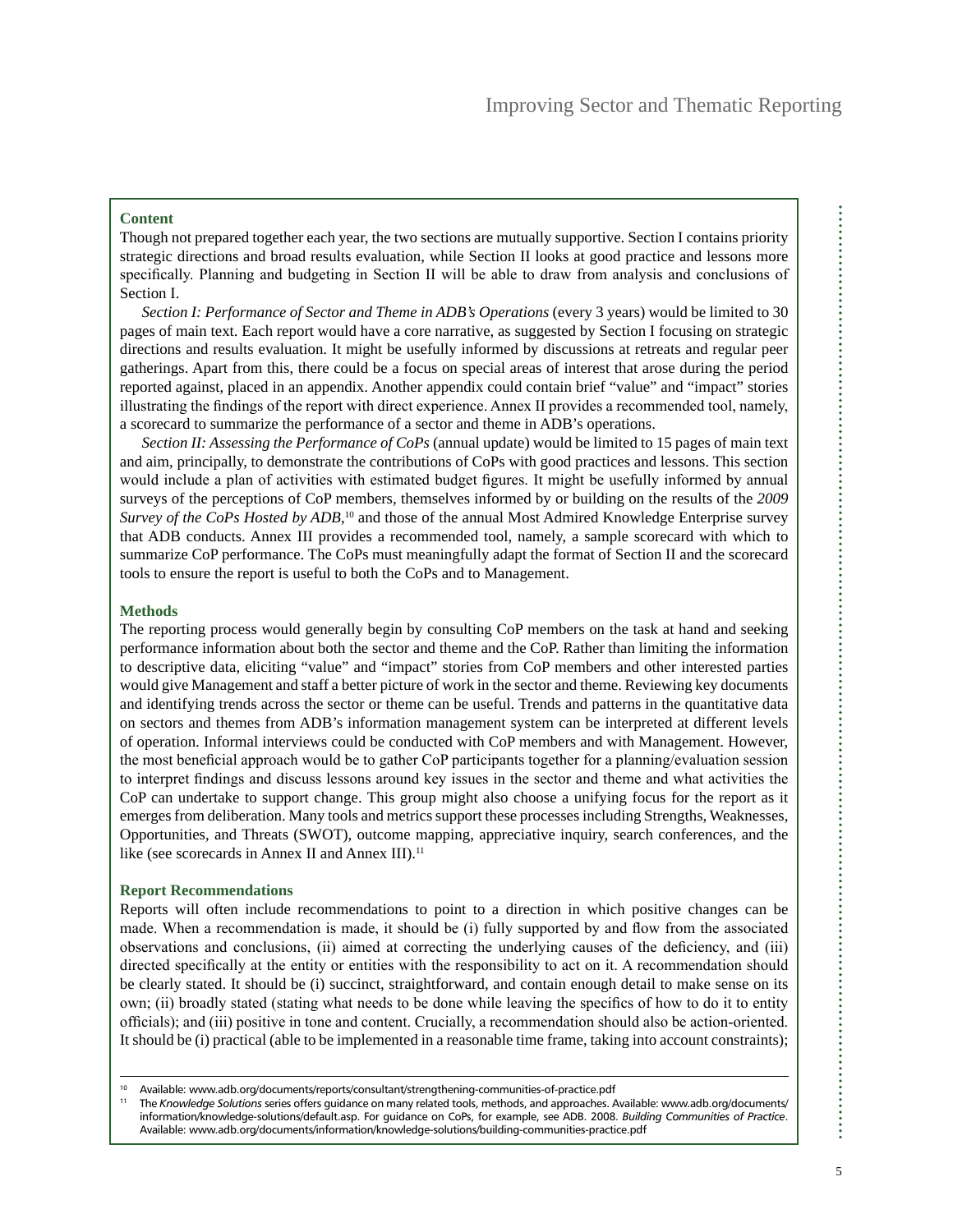

(ii) cost-effective (the benefits of implementing it will outweigh the costs); (iii) efficient (optimizing the use of resources); (iv) results-oriented (giving some indication of what the intended outcome is, ideally in measurable terms); and (v) able to be followed up (the originating entity will be able to determine whether it has been acted upon).



## **Management Forum and Responses**

Feedback is a circular causal process whereby some portion of a system's output is returned to the input to control dynamic behavior. Good feedback by the CoPs hosted by ADB is essential to make the most of their potential as collaboration mechanisms and thereby maximize ADB's development impact, ultimately to the benefit of its clients, partners, and audiences. Management responses to reports are likewise necessary. Upon release of triennial reports the lead/principal specialist should schedule an informal session with Management to discuss the report's findings and recommendations. Members of the relevant CoP should be invited to participate.

Such interaction can help clarify understanding and motivate CoP members to move forward with action. Similarly, the annual reports (Section II) should be discussed with relevant managers in a constructive CoP-led open forum upon release. All reports would be coursed to the Vice Presidency for Knowledge Management and Sustainable Development (VP-KM&SD) through the Director General, Regional and Sustainable Development Department (DG, RSDD) or, as the case may be, through Head, Office of Regional Economic Integration. (New CoPs, hosted by other offices and departments, would course their reports to VP-KM&SD through relevant heads.) Management would meet the initiating CoP and/or relevant offices and departments, consider the highlights of reports, and provide guidance on recommendations. Beyond Management, the reports should be made available to all staff on the intranet and announced in *ADB Today*. The reports may lead to additional discussions, brown-bag seminars, or other interactive means to explore issues raised.

#### **Resource Implications**

Resource requirements of up to two-and-a-half (2.5) person-months of professional staff and two-and-a-half (2.5) person-months of consulting services would be required to prepare a full report for each sector and theme, as the guidelines propose, every 3 years. Annual updates could be completed with 2 weeks of consulting services through a facilitated retreat for CoP members, with the results consolidated in a report. Based on these estimates and the current number of sectors and themes, the total revised resource needs for implementing this reporting program is about 22 person-months of professional staff<sup>12</sup> and 22 months of consulting services per year.



#### **Others**

Annex IV articulates ways to empower the CoPs hosted by ADB for better knowledge generation and sharing.

12 This level of staff effort may not be uniform. A large CoP, such as the Water Group, may involve many more professional staff hours in participatory consultation than a smaller, less active CoP. This is not a problem if we assume the investment to deliver a commensurately higher benefit in return in terms of ownership and participation in the sector or theme.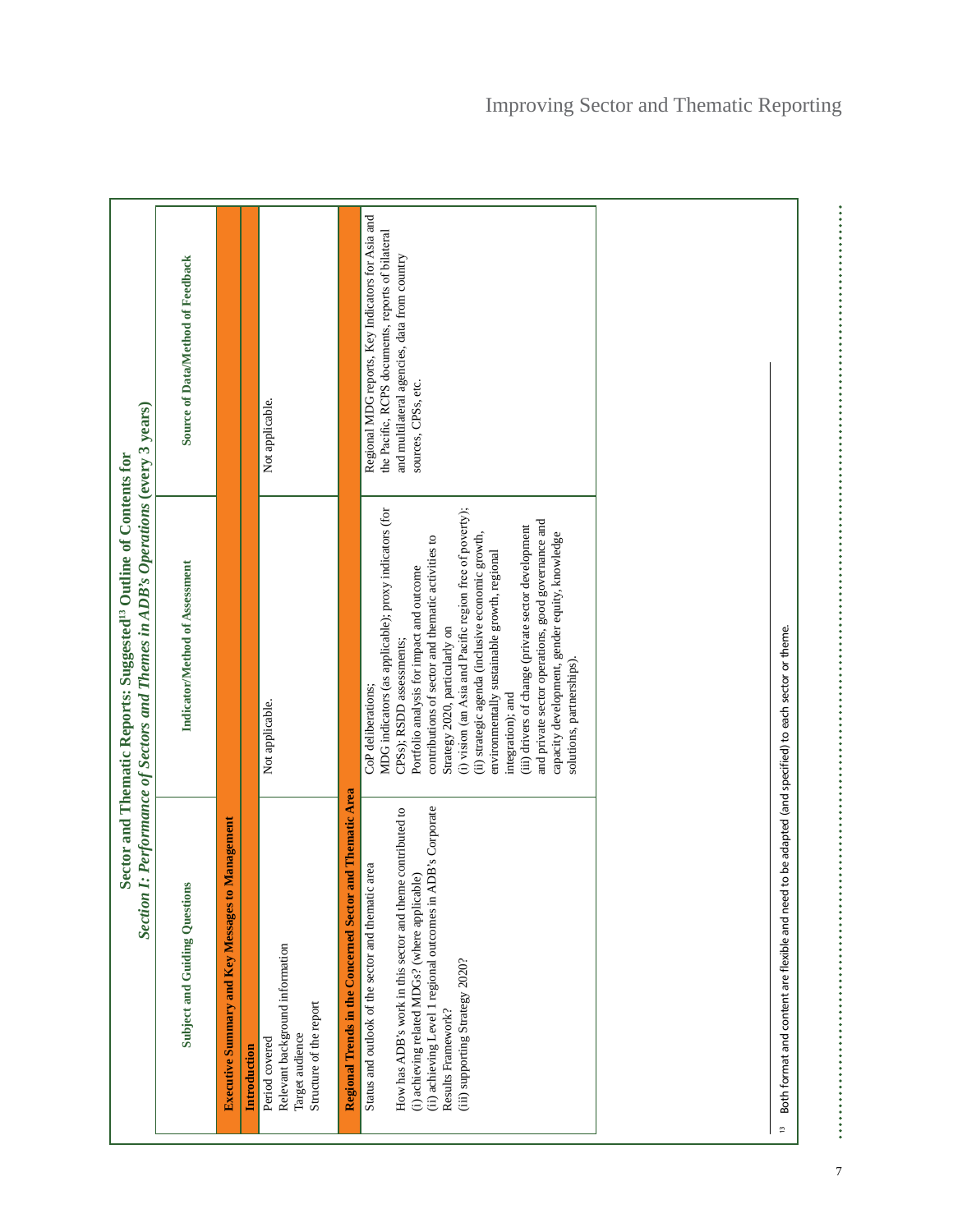

| Source of Data/Method of Feedback                                                                                                                                 | TCRs, RRPs, PCRs, PERs, CPS completion reports,<br>ADB strategy and policy updates, TA reports,<br>CAPEs, special evaluation studies, etc.                                                                                                                                                                                                                                           | regional departments on regional activities, RSDD,<br>reports, RCPS documents, MIS data, reports from<br>Regional MDG reports, Asia Economic Monitor<br>etc. | economic, thematic, and sector assessments), RRPs,<br>IED reports, reports from regional departments, etc.<br>data, country performance assessments (poverty,<br>National MDG reports, CPSs, COSO data, MIS                                                                                                                                                                                                                                                                                                                                                                                                                                                                                                                                                                                                                                                               |
|-------------------------------------------------------------------------------------------------------------------------------------------------------------------|--------------------------------------------------------------------------------------------------------------------------------------------------------------------------------------------------------------------------------------------------------------------------------------------------------------------------------------------------------------------------------------|--------------------------------------------------------------------------------------------------------------------------------------------------------------|---------------------------------------------------------------------------------------------------------------------------------------------------------------------------------------------------------------------------------------------------------------------------------------------------------------------------------------------------------------------------------------------------------------------------------------------------------------------------------------------------------------------------------------------------------------------------------------------------------------------------------------------------------------------------------------------------------------------------------------------------------------------------------------------------------------------------------------------------------------------------|
| Indicator/Method of Assessment<br>RSDD / Committee / CoP assessments                                                                                              |                                                                                                                                                                                                                                                                                                                                                                                      | Assessment of regional activities<br>Contribution to RCPS outcomes<br>CoP deliberations                                                                      | Stories of innovations (particularly in project/program<br>Assessment of CPS documents by RSDD<br>CoP deliberations<br>design)                                                                                                                                                                                                                                                                                                                                                                                                                                                                                                                                                                                                                                                                                                                                            |
| Contributions to Sector and Thematic Policy and Strategy<br>thematic policy<br><b>Subject and Guiding Questions</b><br>Contribution to key elements of sector and | Contributions to Regional and Subregional CooperationContributions to Regional and Subregional Cooperation<br>achievements, and determining whether review is necessary<br>Role of ADB knowledge products in the sector and theme<br>or strategy (specify examples), action plans and their<br>Crosscutting efforts with other sectors and themes<br>Mainstreaming themes in sectors | Regional activities conducted per sector and thematic area<br>Contribution of sector and theme to RCPS                                                       | Contributions to Country-Level Operations (Inclusive Economic Growth, Environmentally Sustainable Growth, Regional Integration)<br>How has ADB's work in this sector and theme contributed to<br>(ii) quality of sector and thematic assessments and road maps<br>linkage to CPS outcomes and the three pillars of the<br>strengthening borrowers capacity in the sector and<br>consistency with sector and thematic assessments;<br>(i) outcomes in ADB's Corporate Results Framework<br>portfolio performance issues, implementation.<br>conformity with sector and thematic policies;<br>partnerships and work of other stakeholders;<br>depth, comprehensiveness, and data quality;<br>sector and thematic implementation record<br>in CPSs finalized during the review period<br>contribution to CPS outcomes;<br>[country outcomes];<br>theme; and<br>PRS:<br>(iii) |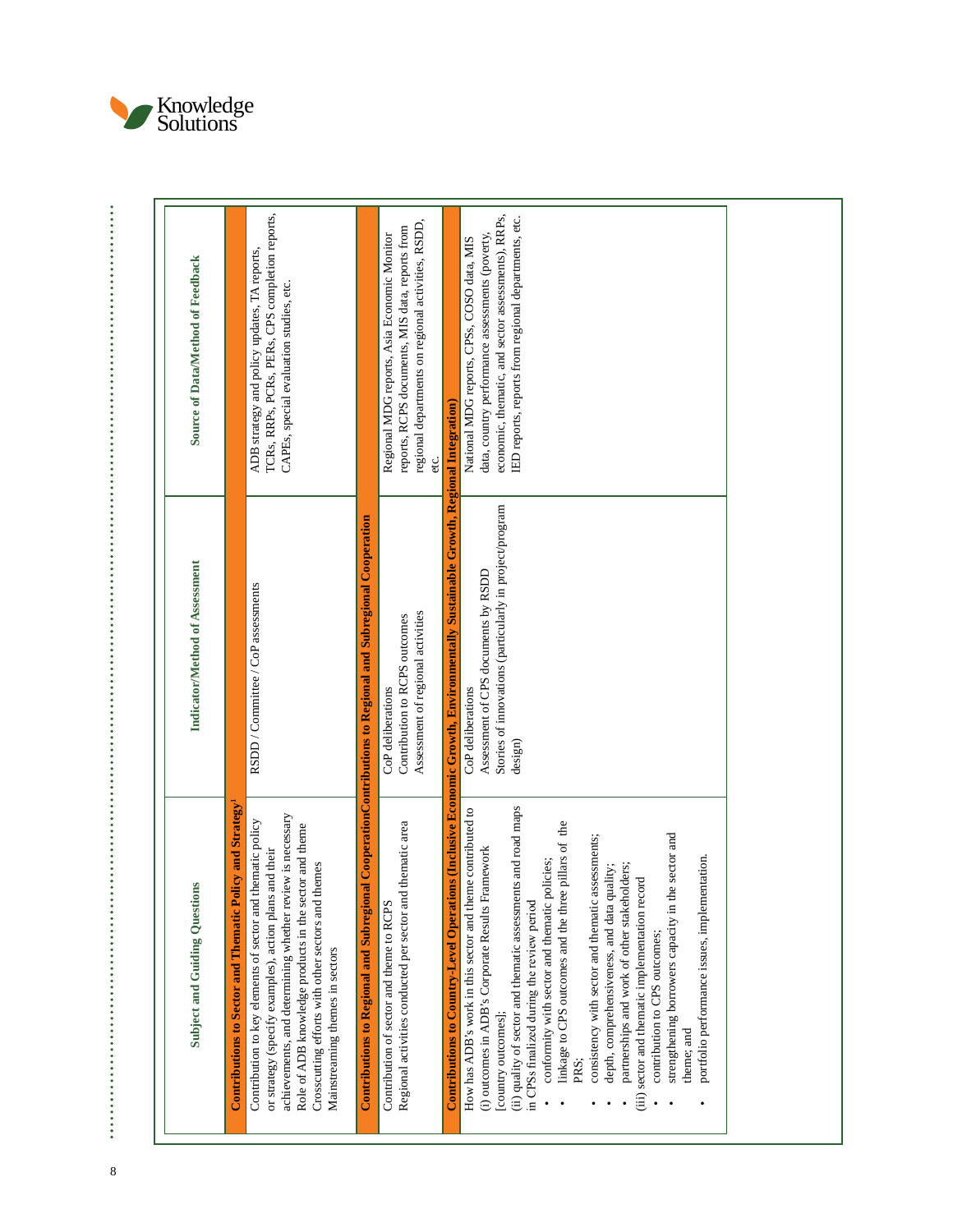| regional departments, NGO Center, reports from<br>MIS data, OCO data, PSOD data, reports from<br>BPMSD data, CoPs, reports from regional<br>ADB Annual Reports, Development<br>Effectiveness Reviews, etc.<br>regional departments<br>departments, etc.<br>Gaps/surpluses of specialist positions in departments <sup>2</sup><br>Strategic alignment of sector and theme in pipelines<br>that are significantly affecting the sector and theme<br>Specific particular investment tools and modalities<br>Percentage of specialists who completed training<br>Projects with NGO/civil society participation<br>Generation of bilateral grants/funds<br>Generation of cofinancing<br>Joint projects/conferences<br>Approval of SWAps<br>Unfilled vacancies<br>CoP deliberations<br>CoP deliberations<br>CoP deliberations<br>requirements<br>Participation of NGOs/civil society organizations<br>Funding generated, including bilateral funds |  |  |
|----------------------------------------------------------------------------------------------------------------------------------------------------------------------------------------------------------------------------------------------------------------------------------------------------------------------------------------------------------------------------------------------------------------------------------------------------------------------------------------------------------------------------------------------------------------------------------------------------------------------------------------------------------------------------------------------------------------------------------------------------------------------------------------------------------------------------------------------------------------------------------------------------------------------------------------------|--|--|
| (ii) budgetary resources and business processes (efficiency)<br>How has ADB's work in this sector and theme performed<br>How has ADB's work in this sector and theme performed<br>Skills mix and adequacy (use competency framework if<br>against ADB's Corporate Results Framework for use of<br>(ii) ADB's Corporate Results Framework targets for<br><b>Operational and Organizational Effectiveness</b><br>operational effectiveness [Level 3]; and<br>human resources [Level 4]?                                                                                                                                                                                                                                                                                                                                                                                                                                                        |  |  |
|                                                                                                                                                                                                                                                                                                                                                                                                                                                                                                                                                                                                                                                                                                                                                                                                                                                                                                                                              |  |  |
|                                                                                                                                                                                                                                                                                                                                                                                                                                                                                                                                                                                                                                                                                                                                                                                                                                                                                                                                              |  |  |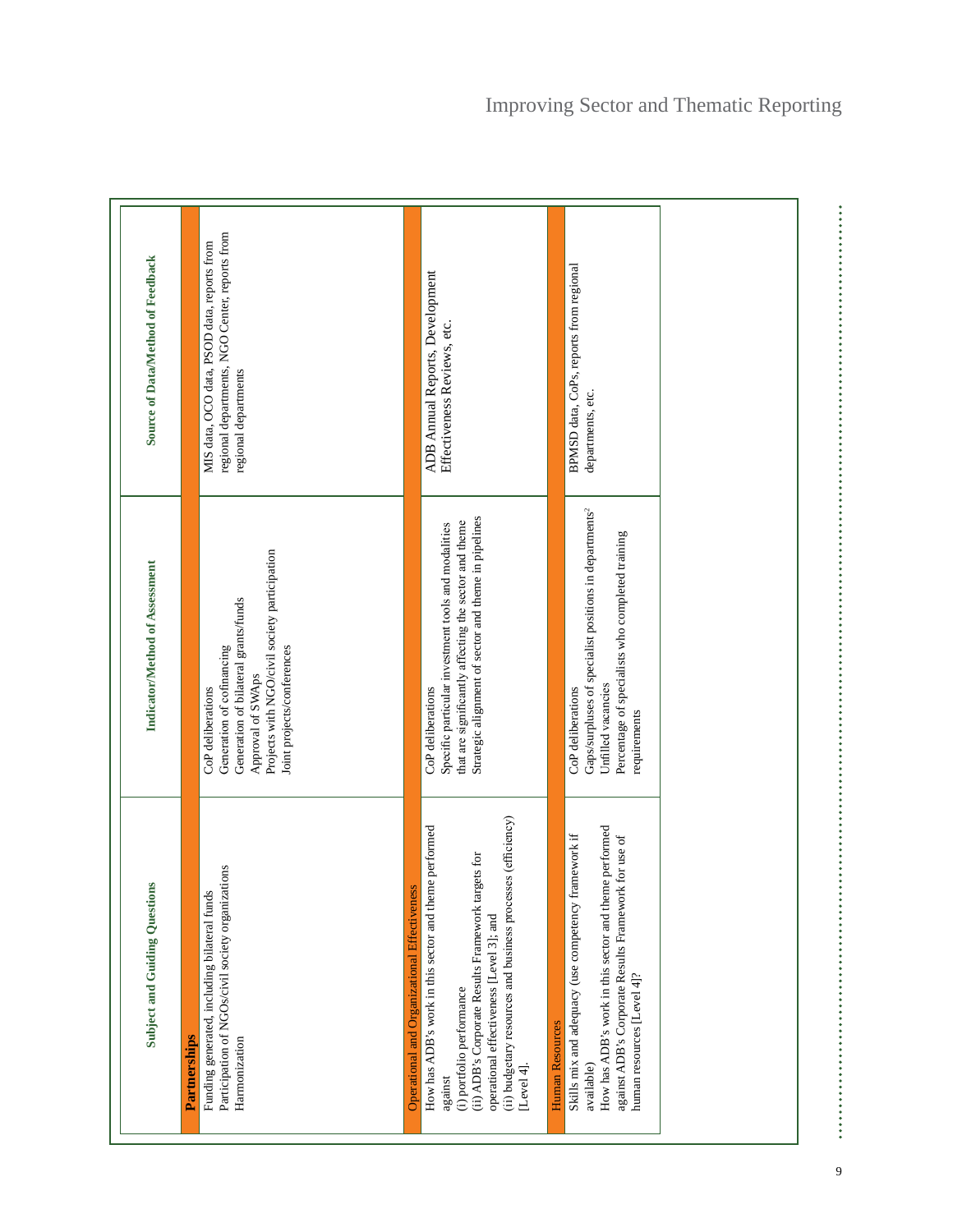

| Source of Data/Method of Feedback    |                                                                 | Annual and triennial reports from CoPs,<br>consultations with partners, RSDD, etc.                                                                                                                                                                                                                                                                                                                                                                                               |                                                                       |                                                                                                                                                                                                                                                                                                                                                                                                                                                                                                                                                                                                                                                                                                                                              |                                                                                                                                                                                                                                                                                                                                                                                                                                                                                                                                                                                                                                                                                                                                                                                                                                                                            |
|--------------------------------------|-----------------------------------------------------------------|----------------------------------------------------------------------------------------------------------------------------------------------------------------------------------------------------------------------------------------------------------------------------------------------------------------------------------------------------------------------------------------------------------------------------------------------------------------------------------|-----------------------------------------------------------------------|----------------------------------------------------------------------------------------------------------------------------------------------------------------------------------------------------------------------------------------------------------------------------------------------------------------------------------------------------------------------------------------------------------------------------------------------------------------------------------------------------------------------------------------------------------------------------------------------------------------------------------------------------------------------------------------------------------------------------------------------|----------------------------------------------------------------------------------------------------------------------------------------------------------------------------------------------------------------------------------------------------------------------------------------------------------------------------------------------------------------------------------------------------------------------------------------------------------------------------------------------------------------------------------------------------------------------------------------------------------------------------------------------------------------------------------------------------------------------------------------------------------------------------------------------------------------------------------------------------------------------------|
| Indicator/Method of Assessment       |                                                                 | Overall RSDD recommendations<br>CoP deliberations                                                                                                                                                                                                                                                                                                                                                                                                                                |                                                                       |                                                                                                                                                                                                                                                                                                                                                                                                                                                                                                                                                                                                                                                                                                                                              |                                                                                                                                                                                                                                                                                                                                                                                                                                                                                                                                                                                                                                                                                                                                                                                                                                                                            |
| <b>Subject and Guiding Questions</b> | for Future Activities<br><b>Conclusions and Recommendations</b> | (iii) suggestions on project quality, and quality of sector and<br>(iv) analysis of existing policy and strategy and determining<br>What changes are required for more effective sector and<br>(ii) recommendations about future programs?<br>(v) human resources and other suggestions?<br>thematic outcomes in the future, including<br>thematic assessments and road maps?<br>(i) key issues and considerations?<br>whether review is necessary?<br>What are the conclusions? | ries, Special Topics<br><b>Appendixes: Value Stories, Impact Stoi</b> | The Independent Evaluation Department has developed a framework for assessing the soundness of a strategy: (i) adequacy of strategic gap analysis through baseline indicators and<br>targets; (ii) quality of sector analysis; (iii) adequacy of option identification; (iv) internal integrity of strategy; (v) partnership and external consistency; (vi) positioning for organizational<br>Assessment of gaps may require collecting information on the actual number of specialists working in the specialist positions as opposed to the number of specialists recruited<br>competence and comparative advantage; (vii) acceptability to key stakeholders; (viii) feasibility of strategy; (ix) basis for strategy selection.<br>$\sim$ | Office CPS = country partnership strategy, IED = Independent Evaluation Department, MIS = ,management information system, MDG = millennium development goal, NGO = nongovernment<br>Cooperation Partnership Strategy, RRP = report and recommendation of the President, RSDD = Regional and Sustainable Development Department, SPD = Strategy and Policy Department,<br>BPMSD = Budget, Personnel, and Management Systems Department, CAPE = country assistance program evaluation, CoP = community of practice, COSO = Central Operations Services<br>organization, OCO = Office of Cofinancing Operations, PCR = project completion report, PER = project/program evaluation report, PRS = poverty reduction strategy, RCPS = Regional<br>SWAps = sector wide approaches, TA = technical assistance, TCR = technical assistance completion report, UN = United Nations. |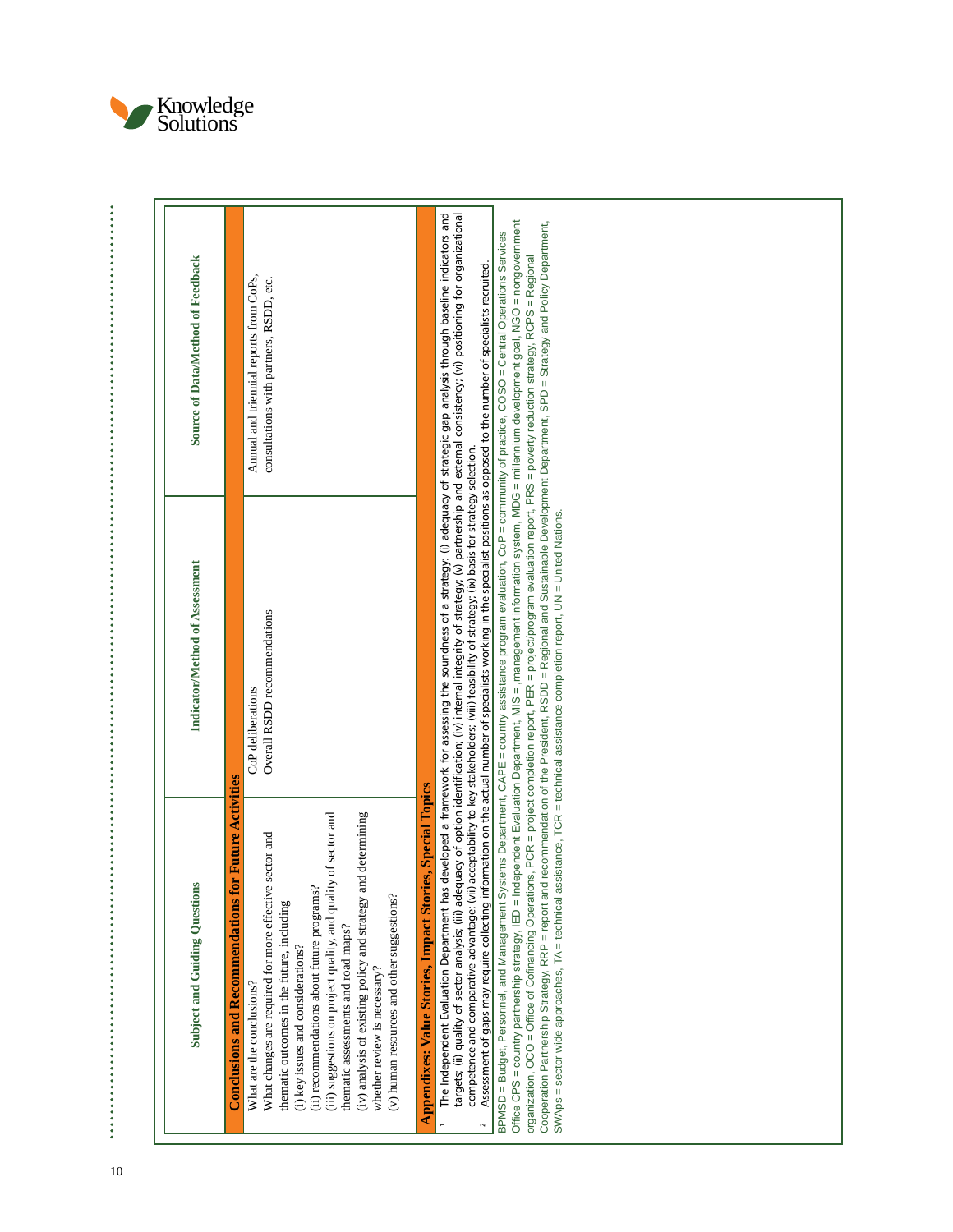| Sector and Thematic Reports: Suggested <sup>14</sup> Outline of Contents for Section II: Assessing the Performance of CoPs (annual update)                                                                                                                                                                                                                                                                                                                                                                                                                                                                                                                                                                                                                                                                                                                                                                                                                                                       |                                                                                                       |                                                                                                                                                    |
|--------------------------------------------------------------------------------------------------------------------------------------------------------------------------------------------------------------------------------------------------------------------------------------------------------------------------------------------------------------------------------------------------------------------------------------------------------------------------------------------------------------------------------------------------------------------------------------------------------------------------------------------------------------------------------------------------------------------------------------------------------------------------------------------------------------------------------------------------------------------------------------------------------------------------------------------------------------------------------------------------|-------------------------------------------------------------------------------------------------------|----------------------------------------------------------------------------------------------------------------------------------------------------|
| <b>Subject and Guiding Questions</b>                                                                                                                                                                                                                                                                                                                                                                                                                                                                                                                                                                                                                                                                                                                                                                                                                                                                                                                                                             | Indicator/Method of Assessment                                                                        | Source of Data/Method of Feedback                                                                                                                  |
| Management<br><b>Executive Summary and Key Messages to</b>                                                                                                                                                                                                                                                                                                                                                                                                                                                                                                                                                                                                                                                                                                                                                                                                                                                                                                                                       |                                                                                                       |                                                                                                                                                    |
| Introduction                                                                                                                                                                                                                                                                                                                                                                                                                                                                                                                                                                                                                                                                                                                                                                                                                                                                                                                                                                                     |                                                                                                       |                                                                                                                                                    |
| Relevant background information<br>Structure of the report<br>Target audience<br>Period covered                                                                                                                                                                                                                                                                                                                                                                                                                                                                                                                                                                                                                                                                                                                                                                                                                                                                                                  | Not applicable.                                                                                       | Not applicable.                                                                                                                                    |
| ess Factors<br><b>Succ</b><br>Critical<br>Performance Score and                                                                                                                                                                                                                                                                                                                                                                                                                                                                                                                                                                                                                                                                                                                                                                                                                                                                                                                                  |                                                                                                       |                                                                                                                                                    |
| manage information? What should the group<br>Customize indicators and evidence for a scorecard summarizing CoPs' performance (see<br>is it now? Where would you like to bring it?<br>(v) How does your CoP bring together people with different experiences or perspectives<br>(iii) How does your CoP take new or unfamiliar ideas and help participants understand<br>(iv) How does your CoP help participants locate or successfully acquire resources to<br>ork better and do things that are more<br>(vi) How does your CoP build a sense of community based on shared values and<br>work in their sector and theme more effectively? Illustrate.<br>(vii) How does your CoP help participants w<br>(ii) How does your CoP filter, organize, and<br>(i) Where has your CoP come from? Where<br>to share ideas and practice? Illustrate.<br>professional standards? Illustrate.<br>pay attention to? Illustrate.<br>effective? Illustrate.<br>them? Illustrate.<br>Annex III)<br>Illustrate. | Specific to the plans of the CoP,<br>minutes of meetings, records of<br>activities, CoP deliberations | sector or thematic area over the past<br>services, innovative activities in the<br>Projects, knowledge products and<br>year, surveys of CoPs, etc. |
| <b>Knowledge in Practice</b>                                                                                                                                                                                                                                                                                                                                                                                                                                                                                                                                                                                                                                                                                                                                                                                                                                                                                                                                                                     |                                                                                                       |                                                                                                                                                    |
| How does your CoP engage its members in reflection on practice? Illustrate.<br>Do you use any ways of helping staff share their practical tacit knowledge1<br>with one another? Illustrate                                                                                                                                                                                                                                                                                                                                                                                                                                                                                                                                                                                                                                                                                                                                                                                                       | CoP deliberations, staff interviews                                                                   | retrospects, coaching and mentoring,<br>Peer assists, after-action reviews,<br>exit interviews, etc.                                               |
|                                                                                                                                                                                                                                                                                                                                                                                                                                                                                                                                                                                                                                                                                                                                                                                                                                                                                                                                                                                                  |                                                                                                       |                                                                                                                                                    |
| Both format and content are flexible and need to be adapted (and specified) to each sector or therne.<br>$\overline{4}$                                                                                                                                                                                                                                                                                                                                                                                                                                                                                                                                                                                                                                                                                                                                                                                                                                                                          |                                                                                                       |                                                                                                                                                    |
|                                                                                                                                                                                                                                                                                                                                                                                                                                                                                                                                                                                                                                                                                                                                                                                                                                                                                                                                                                                                  |                                                                                                       |                                                                                                                                                    |

 $\ddot{\cdot}$ 

......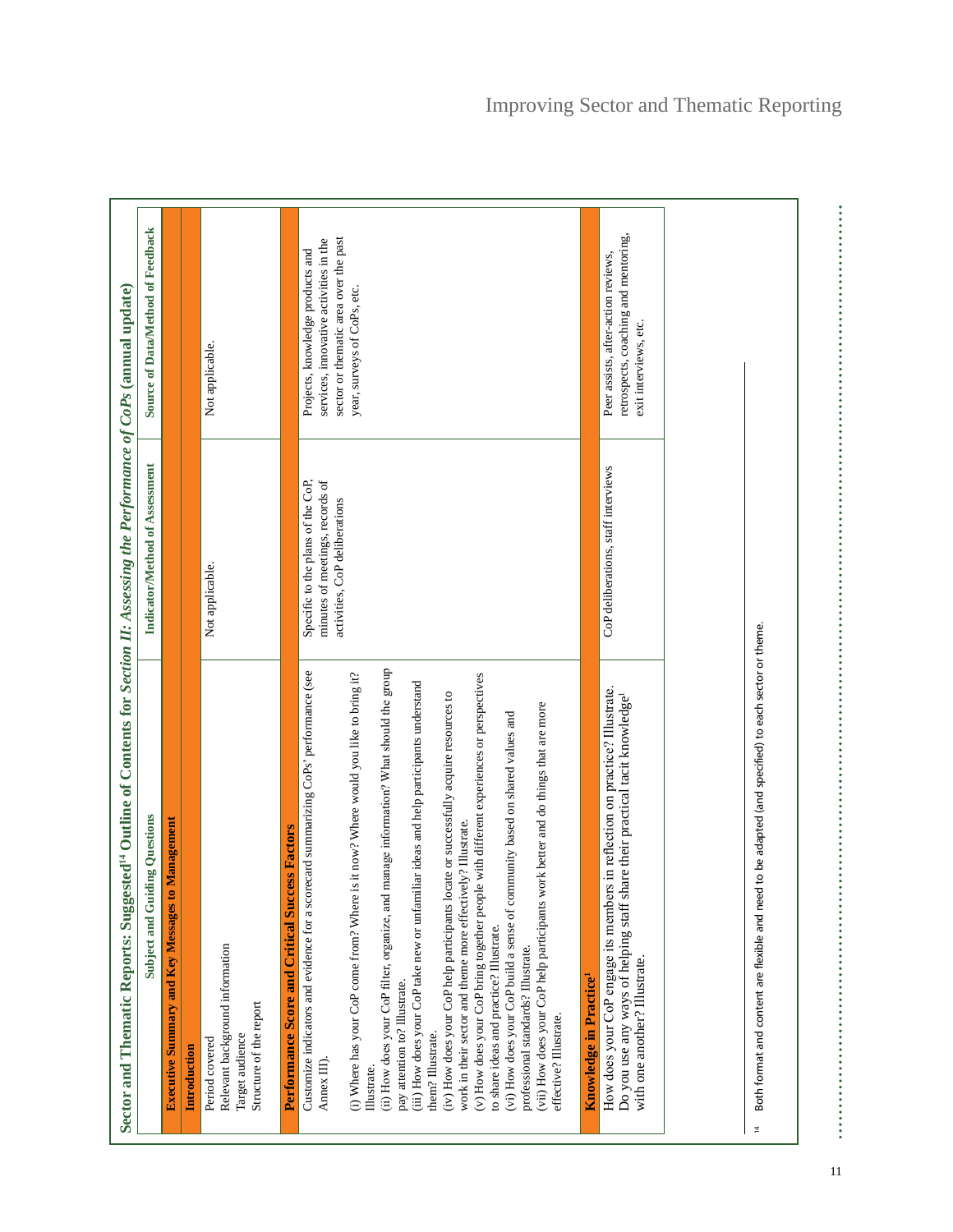

| Source of Data/Method of Feedback                                                                       | CoP deliberations, brownbag seminars,<br>presentations, Learning Curves, sector<br>Knowledge Showcases, K-Hub<br>and thematic newsletters, etc.                            | sector or thematic area over the past<br>services, innovative activities in the<br>Projects, knowledge products and<br>year, surveys of CoPs, etc.                                                                                                                                                                                                                                                                            | ADB Annual Reports, stories of change,<br>etc.                                                                                                                                      |                                                                                                                                                                                                                                   |
|---------------------------------------------------------------------------------------------------------|----------------------------------------------------------------------------------------------------------------------------------------------------------------------------|-------------------------------------------------------------------------------------------------------------------------------------------------------------------------------------------------------------------------------------------------------------------------------------------------------------------------------------------------------------------------------------------------------------------------------|-------------------------------------------------------------------------------------------------------------------------------------------------------------------------------------|-----------------------------------------------------------------------------------------------------------------------------------------------------------------------------------------------------------------------------------|
| Indicator/Method of Assessment                                                                          | economic and sector work, guidelines,<br>products and services including<br>Assessments of all knowledge<br>tool kits, etc.                                                | committee and sector and thematic<br>CoP deliberations, guidance of<br>lead/principal specialist                                                                                                                                                                                                                                                                                                                              | CoP deliberations, staff interviews                                                                                                                                                 |                                                                                                                                                                                                                                   |
| <b>Contributions to Knowledge Management and Good Practices</b><br><b>Subject and Guiding Questions</b> | Is your CoP contributing to the spread of good practices in its sector and thematic area<br>(i) knowledge generation?<br>(ii) knowledge sharing?<br>Illustrate.<br>through | and the assessment framework, what changes are required for more effective sector and<br>the analysis of the aspects highlighted above<br><b>ocus</b> and Activities<br>(i) recommendations about your CoP's future program?<br>(ii) suggestions regarding knowledge management?<br>thematic CoP outcomes in the future, including<br><b>Plans and Recommendations for CoP F</b><br>In light of past performance and based on | Highlight key stories that illustrate the knowledge generation and sharing activities that<br><b>Appendix: Value Stories, Impact Stories</b><br>occurred in your CoP this past year | Tacit knowledge is personalized knowledge that people carry in their heads. It is more difficult to formalize and communicate than explicit knowledge, but can be shared through<br>discussion, storytelling, and personal intera |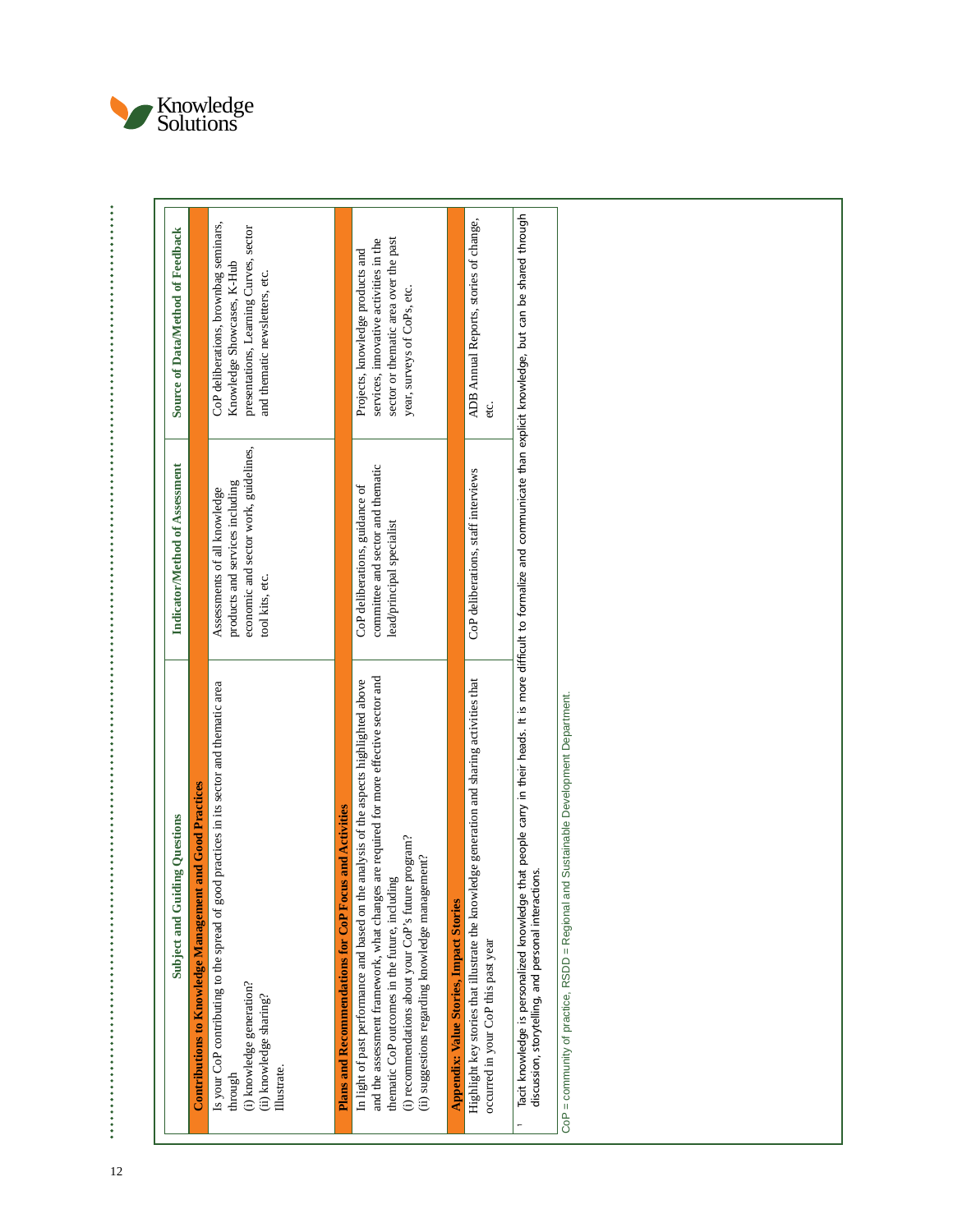| Annex I: Updated Sector and Theme                   | <b>Classification System</b>                                                                              |                               |                                                                                |
|-----------------------------------------------------|-----------------------------------------------------------------------------------------------------------|-------------------------------|--------------------------------------------------------------------------------|
|                                                     | Sector Performance in ADB's Operations<br>Section I:<br>Sector Reports,                                   | Next Triennial<br>Report (Q1) | Sector Reports, Section II (annually Q3):<br>Assessing the Performance of CoPs |
|                                                     |                                                                                                           |                               |                                                                                |
|                                                     | Agriculture and Natural Resources                                                                         | 2009                          | Agriculture, Rural Development, and Food Security CoP                          |
|                                                     | Education                                                                                                 | 2010                          | Education CoP                                                                  |
| $\alpha$ $\alpha$ $\alpha$ $\beta$ $\alpha$ $\beta$ | Energy                                                                                                    | 2011                          | Energy CoP                                                                     |
|                                                     | Finance <sup>1</sup>                                                                                      | 2009                          |                                                                                |
|                                                     | Health and Social Protection                                                                              | 2010                          | Health CoP                                                                     |
|                                                     | Industry and Trade <sup>2</sup>                                                                           | 2011                          |                                                                                |
| $\mathbb{R}^2$ of                                   | Public Sector Management                                                                                  | 2009                          | Financial Management CoP                                                       |
|                                                     | Transport and ICT                                                                                         | 2010                          | Transport CoP<br><b>ICT CoP</b>                                                |
| ö                                                   | Management<br>Water Supply, Sanitation and Waste                                                          | 2011                          | Water CoP                                                                      |
|                                                     |                                                                                                           |                               | Urban Development CoP                                                          |
|                                                     | NGO = nongovernment organization.<br>ICT = information and communication technology,                      |                               |                                                                                |
|                                                     | Thematic Reports, Section I:                                                                              | <b>Next Triennial</b>         | Thematic Reports, Section II (annually Q3):                                    |
|                                                     | Thematic Performance in ADB's Operations                                                                  | Report (Q1)                   | Assessing the Performance of CoPs                                              |
|                                                     | Capacity Development <sup>3</sup>                                                                         | 2009                          |                                                                                |
| $\sim$                                              | Economic Growth                                                                                           | 2010                          | Poverty Reduction and Inclusive Growth CoP                                     |
| $\omega$                                            | Environmental Sustainability                                                                              | 2011                          | Environment CoP                                                                |
| 4.                                                  | Gender Equity                                                                                             | 2009                          | Gender CoP                                                                     |
| ່ທ່                                                 | Governance                                                                                                | 2010                          | Governance CoP                                                                 |
|                                                     |                                                                                                           |                               | NGO and Civil Society CoP                                                      |
| 6.                                                  | <b>Social Development</b>                                                                                 | 2011                          | Social Development CoP<br>Resettlement CoP                                     |
|                                                     | Private Sector Development <sup>4</sup>                                                                   | 2009                          |                                                                                |
| $\vec{r}$ $\infty$                                  | Regional Cooperation and Integration <sup>5</sup>                                                         | 2010                          |                                                                                |
| $\,$<br>$\blacktriangleleft$                        | Reports only. No CoP or committee.<br>Reports only. No CoP or committee.<br>No CoP.<br>No CoP.<br>No CoP. |                               |                                                                                |
|                                                     | CoP = community of practice. NGO = nongovernment organization.                                            |                               |                                                                                |
|                                                     |                                                                                                           |                               |                                                                                |
|                                                     |                                                                                                           |                               |                                                                                |
|                                                     |                                                                                                           |                               |                                                                                |

 $\ddot{\cdot}$ 

........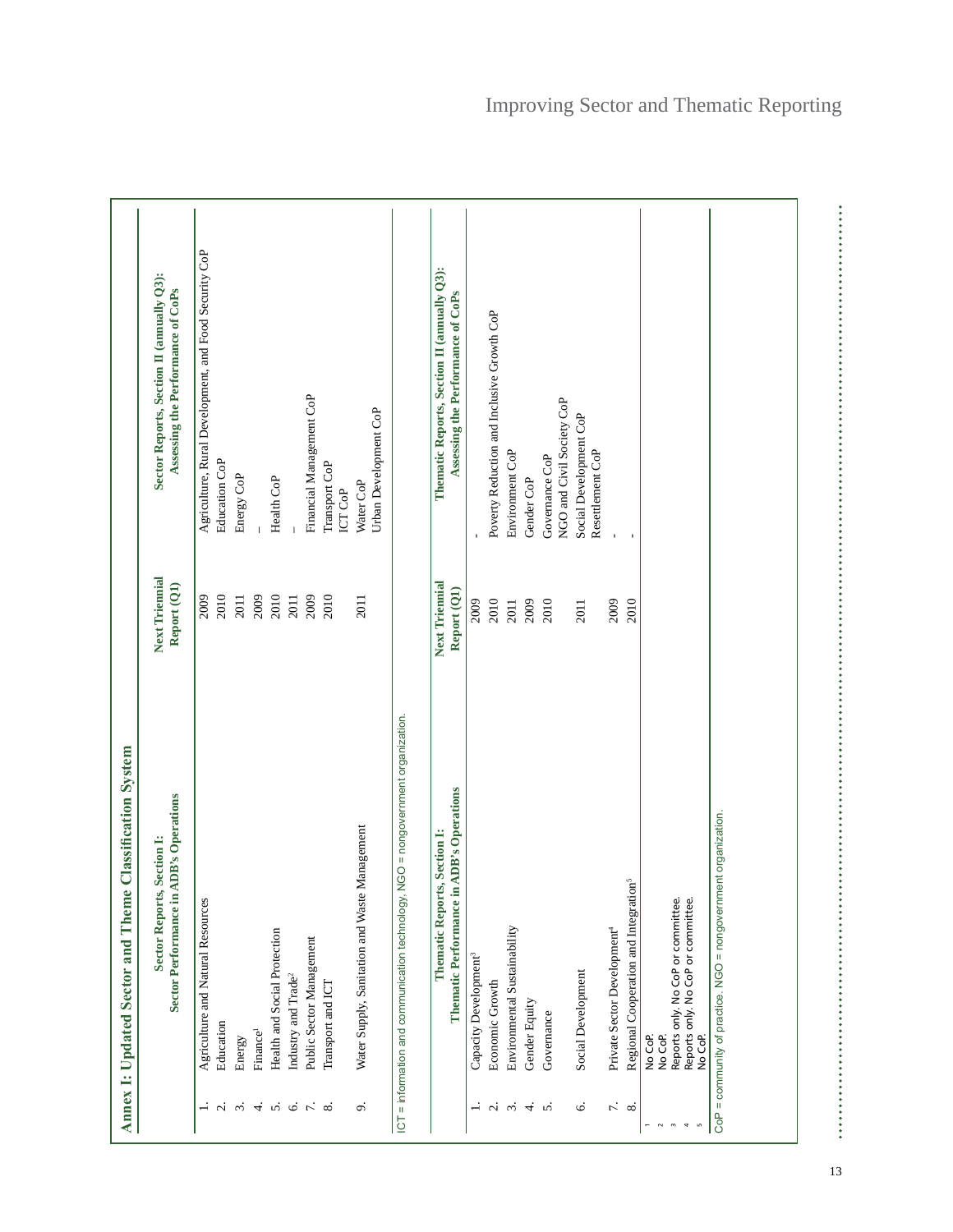

×

| <b>Criteria</b>                        | Indicator (illustrative)                                                            | Evidence (illustrative)                                                                                                                                                                                                                      | Score          |
|----------------------------------------|-------------------------------------------------------------------------------------|----------------------------------------------------------------------------------------------------------------------------------------------------------------------------------------------------------------------------------------------|----------------|
| Asia and the Pacific<br>Development    | $\bullet$<br>MDG indicator(s)<br>Corporate Results Framework and<br>$\bullet$       | $\bullet$<br>Sector and theme contribution to the MDGs and<br>poverty reduction in the region and subregions                                                                                                                                 | $G$ A R        |
| <b>Outcomes</b> (Board<br>of Governors | other indicators<br>Regional cooperation<br>$\bullet$                               | $\bullet$<br>Strategic objectives, including client and audience,<br>well defined and linked to relevant corporate,                                                                                                                          | $G$ A R        |
| Perspective)                           | Policy and strategy<br>$\bullet$                                                    | country, sector, and thematic strategies, and core                                                                                                                                                                                           | GAR            |
|                                        |                                                                                     | business processes.<br>Clear purpose for programs and activities<br>$\bullet$                                                                                                                                                                | GAR            |
| Contribution to                        | $\bullet$<br>Strategic focus in operations                                          | $\bullet$<br>Contributions to country outcomes against stated                                                                                                                                                                                | $G$ A R        |
| <b>Country Development</b>             | <b>CPS</b><br>$\bullet$                                                             | objectives                                                                                                                                                                                                                                   | GAR            |
| <b>Outcomes</b> (DMC                   | $\bullet$<br>By particular subsector and                                            | $\bullet$<br>By particular subsector and subtheme satisfaction of                                                                                                                                                                            | $G$ A R        |
| Client Perspective)                    | subtheme                                                                            | DMC clients<br>$\bullet$<br>Harmonization                                                                                                                                                                                                    |                |
| Effectiveness of                       | $\bullet$<br>Operational quality                                                    | $\bullet$<br>Successful attainment of objectives through tangible                                                                                                                                                                            | $G$ A R        |
| Projects (Beneficiary                  | $\bullet$<br>Partnership                                                            | "value" and "impact" stories                                                                                                                                                                                                                 | $G$ A R        |
| Perspective)                           | By particular key activity area of<br>$\bullet$<br>sector and theme                 | $\bullet$<br>Jointly funded projects<br>$\bullet$                                                                                                                                                                                            | GAR            |
|                                        | $\bullet$<br>Mainstreaming                                                          | By particular key activity area of sector and theme<br>Participation of NGOs and civil society<br>$\bullet$                                                                                                                                  | GAR            |
|                                        |                                                                                     | organizations                                                                                                                                                                                                                                |                |
|                                        |                                                                                     | Satisfaction of project beneficiaries<br>$\bullet$                                                                                                                                                                                           |                |
| Organizational                         | $\bullet$<br>Human resources                                                        | $\bullet$<br>Adequate skills mix                                                                                                                                                                                                             | $G$ A R        |
| <b>Effectiveness</b>                   | $\bullet$<br>Budget adequacy                                                        | $\bullet$<br>Adequate and well-tracked resources for innovation                                                                                                                                                                              | $G$ A R        |
| (Management<br>Perspective)            | $\bullet$<br>Business processes and practices<br>Portfolio performance<br>$\bullet$ | $\bullet$<br>Quality of support and administrative services<br>$\bullet$<br>Adequacy of operational tools                                                                                                                                    | $G$ A R<br>GAR |
|                                        | Finance mobilization<br>$\bullet$                                                   |                                                                                                                                                                                                                                              | GAR            |
| Learning and Growth                    | $\bullet$<br>Knowledge management                                                   | $\bullet$<br>Views of staff on knowledge products and services                                                                                                                                                                               | GAR            |
| (Staff Perspective)                    | $\bullet$<br>Professional development                                               | as responsive, state-of-the-art, and future-oriented                                                                                                                                                                                         | $G$ A R        |
|                                        | $\bullet$<br>Technology                                                             | Integration of knowledge products and services into<br>$\bullet$                                                                                                                                                                             | GAR            |
|                                        |                                                                                     | staff and client (team) learning activities<br>$\bullet$<br>Ready access of staff to up-to-date sector and                                                                                                                                   |                |
|                                        |                                                                                     | thematic knowledge enabling them to do their jobs                                                                                                                                                                                            |                |
|                                        |                                                                                     | $\bullet$<br>Lessons learned and good practices captured and                                                                                                                                                                                 |                |
|                                        |                                                                                     | shared to ADB and clients                                                                                                                                                                                                                    |                |
|                                        |                                                                                     | Applies appropriate technology                                                                                                                                                                                                               |                |
| G Green:<br>A Amber:                   |                                                                                     | "On track" (More than 50% of the indicators in the group have shown improvements over baselines or previous periods)<br>"Potential regression" (Results are mixed: equal number of indicators improving or beginning to stagnate or regress) |                |
|                                        |                                                                                     | R Red: "Stagnated or regressed" (More than half of indicators in the group stagnating or regressing over 2 or more years)                                                                                                                    |                |
|                                        |                                                                                     | CPS = country partnership strategy, DMC = developing member country, MDG = millennium development goal, NGO = nongovernment                                                                                                                  |                |
| organization                           |                                                                                     |                                                                                                                                                                                                                                              |                |
|                                        |                                                                                     |                                                                                                                                                                                                                                              |                |
|                                        |                                                                                     |                                                                                                                                                                                                                                              |                |
|                                        |                                                                                     |                                                                                                                                                                                                                                              |                |
|                                        |                                                                                     |                                                                                                                                                                                                                                              |                |
|                                        |                                                                                     |                                                                                                                                                                                                                                              |                |
|                                        |                                                                                     |                                                                                                                                                                                                                                              |                |
|                                        |                                                                                     |                                                                                                                                                                                                                                              |                |
|                                        |                                                                                     |                                                                                                                                                                                                                                              |                |
|                                        |                                                                                     |                                                                                                                                                                                                                                              |                |
|                                        |                                                                                     |                                                                                                                                                                                                                                              |                |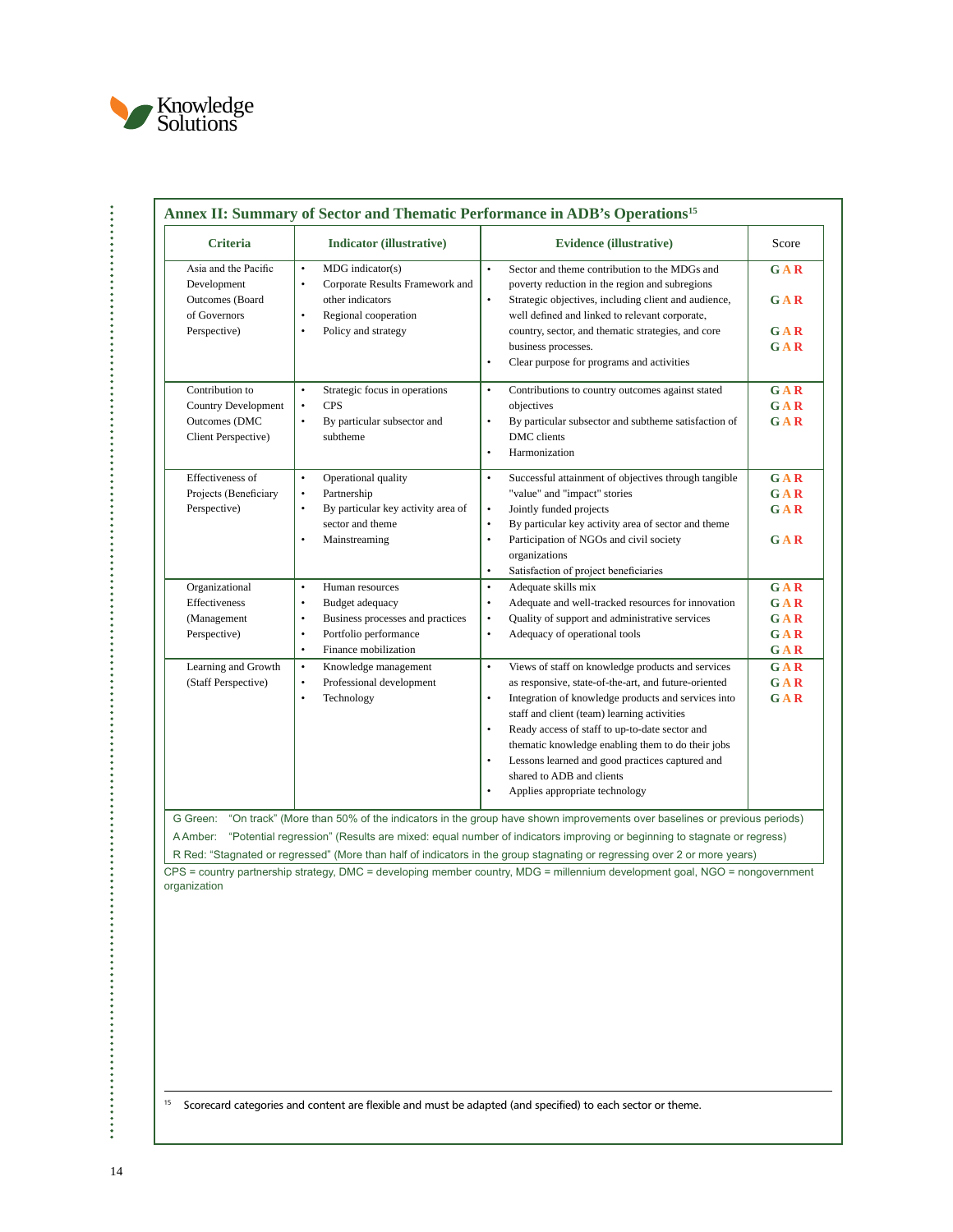| <b>Criteria</b>                                                 | <b>Indicator</b> (Illustrative)                                                                                                                                                               | <b>Evidence (Illustrative)</b>                                                                                                                                                                                                                                                                                                                                        | <b>Score</b>   |
|-----------------------------------------------------------------|-----------------------------------------------------------------------------------------------------------------------------------------------------------------------------------------------|-----------------------------------------------------------------------------------------------------------------------------------------------------------------------------------------------------------------------------------------------------------------------------------------------------------------------------------------------------------------------|----------------|
| <b>Relevance and Focus</b>                                      | $\bullet$<br>Programs and activities help strengthen<br>ADB's work in sector and theme<br>advancing corporate and country<br>priorities.<br>CoP participants are committed to<br>improvement. | $\bullet$<br>CoP strategic objectives, including client<br>and audience, well defined and linked to<br>relevant corporate, country, sector, and<br>thematic strategies, and core business<br>processes<br>Clear purpose for programs and activities<br>$\bullet$<br>Level of participation is strong across<br>activities.                                            | GAR<br>GAR     |
| Quality and Timeliness of<br>Knowledge Products and<br>Services | Aggregated knowledge is tailored<br>and timed to needs, and are clearly<br>presented, technically sound, and state-<br>of-the-art.<br>CoP has realistic timetable for delivery.<br>$\bullet$  | Demand for knowledge products and<br>$\bullet$<br>services<br>$\bullet$<br>Staff, CoP member, client, and expert<br>reviews and surveys<br>$\bullet$<br>ADB/CoP content management processes                                                                                                                                                                          | $G$ A R<br>GAR |
|                                                                 |                                                                                                                                                                                               | $\bullet$<br>Staff view knowledge products and services<br>as responsive and future-oriented                                                                                                                                                                                                                                                                          |                |
| <b>Access to Practical</b><br>Knowledge and Reach in<br>ADB     | $\bullet$<br>CoP members demonstrate trust,<br>respect, mutual support.<br>$\bullet$<br>CoP is widely inclusive across                                                                        | $\bullet$<br>Dissemination tracking, usability testing,<br>usage monitoring of published and online<br>knowledge, and information and knowledge                                                                                                                                                                                                                       | $G$ A R<br>GAR |
|                                                                 | departments and seniority.<br>$\bullet$<br>CoP members have ready access to up-<br>to-date knowledge to do their jobs.                                                                        | services<br>$\bullet$<br>Staff, CoP member, client, and expert<br>participation in knowledge sharing events<br>and feedback<br>$\bullet$<br>CoP application of appropriate technology<br>to support activities and communicate                                                                                                                                        | $G$ A R        |
| Utility                                                         | $\bullet$<br>Shared knowledge are adopted<br>and applied in policies, strategies,<br>partnerships, programs, and projects.                                                                    | $\ddot{\phantom{0}}$<br>Knowledge management strategy articulated<br>in sector and thematic strategies and sector<br>road maps in country partnership strategies                                                                                                                                                                                                      | $G$ A R        |
|                                                                 | $\bullet$<br>Lessons learned and good practices are<br>captured and shared to ADB and clients.                                                                                                | (CPS)<br>$\bullet$<br>Knowledge products and services built into                                                                                                                                                                                                                                                                                                      | $G$ A R        |
|                                                                 | CoP knowledge products and services<br>$\bullet$<br>are part of staff work plans and<br>performance reviews, and supported by<br>management.                                                  | staff and client (team) learning activities<br>$\bullet$<br>Staff, CoP member, client, and expert<br>surveys and activity self-assessments<br>$\bullet$<br>Self- and independent assessments of<br>knowledge-sharing process in CPSs, and<br>lending and nonlending services<br>CoP members actively seeking and giving<br>$\bullet$<br>support                       | GAR            |
| Likely Impact                                                   | $\bullet$<br>ADB and client knowledge bases and<br>capacities are enhanced.<br>Improvements are targeted in ADB                                                                               | $\bullet$<br>Ongoing knowledge assessments<br>$\bullet$<br>Successful attainment of objectives is<br>demonstrated through tangible "value" and                                                                                                                                                                                                                        | $G$ A R<br>GAR |
|                                                                 | development results.<br>Staff development is enhanced with<br>greater work engagement.                                                                                                        | "impact" stories<br>$\bullet$<br>Sector and thematic reports demonstrate<br>improved outcomes against stated objectives                                                                                                                                                                                                                                               | <b>GAR</b>     |
| <b>Cost Effectiveness</b>                                       | $\bullet$<br>Programs and activities are carried out<br>without the right amount of resources to<br>achieve objectives.                                                                       | $\bullet$<br>Tracking and benchmarking costs of<br>activities<br>Resources are adequate for innovation                                                                                                                                                                                                                                                                | <b>GAR</b>     |
| G Green:<br>A Amber:<br>R Red:                                  |                                                                                                                                                                                               | "On track" (More than 50% of the indicators in the group have shown improvements over baselines or previous periods).<br>"Potential regression" (Results are mixed: equal number of indicators improving or beginning to stagnate or regress).<br>"Stagnated or regressed" (More than half of indicators in the group stagnating or regressing over 2 or more years). |                |

16 Scorecard categories and content are flexible and must be adapted (and specified) to each sector/theme.

............

......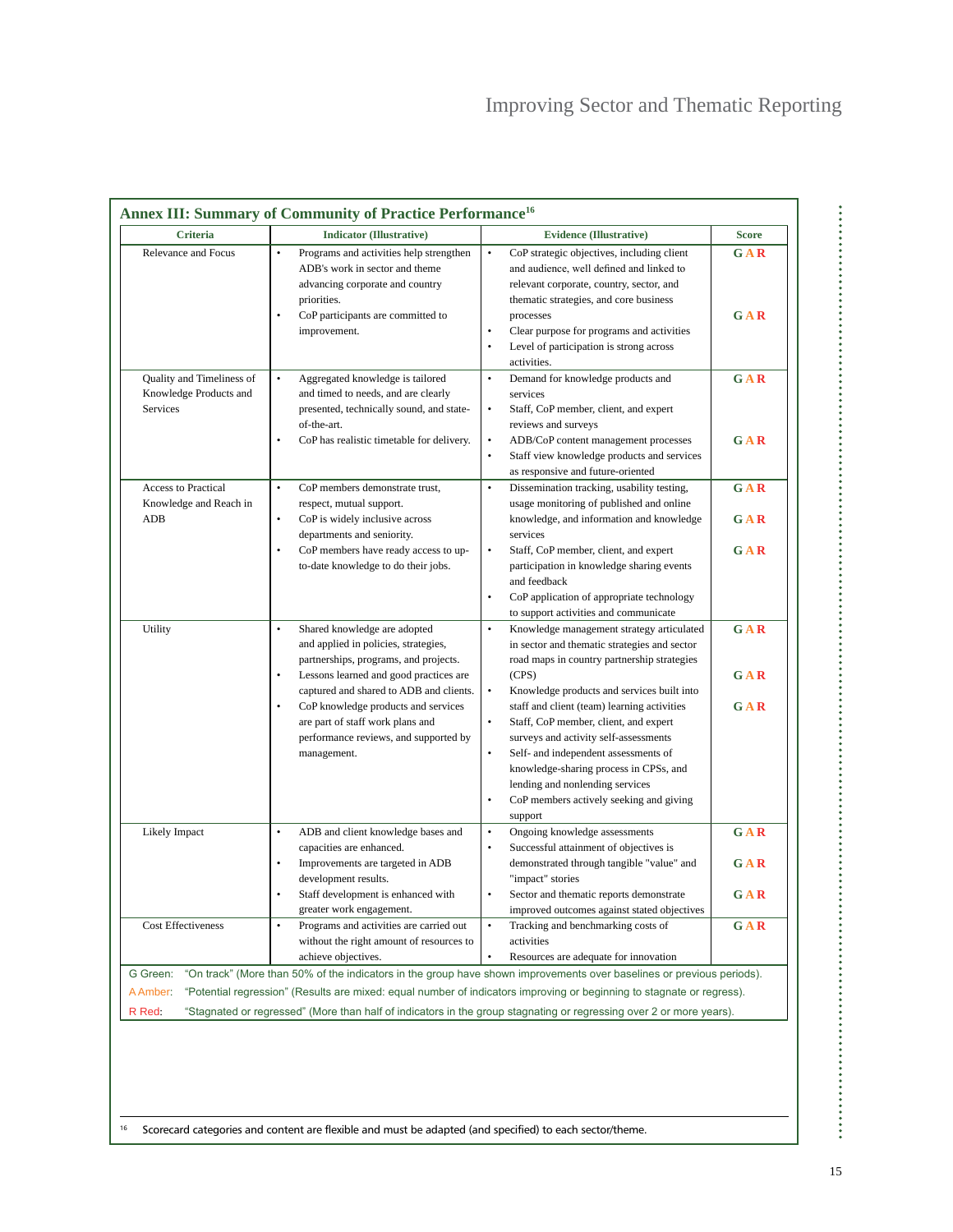

#### **Annex IV: Empowering Communities of Practice to Generate and Share Knowledge**

The communities of practice (CoPs) hosted by ADB encompass both formal sector and thematic committees and what were previously called "informal networks." Any staff can join as a member of one or more CoPs. Each CoP is proposed to have a *community convenor*, chosen by CoP members, normally an expert in the concerned sector and theme, and active in managing funds designated for the CoP, sharing articles and newsletters, driving informal dialogues with other staff to share information, leading annual reporting (including preparation of annual two-pagers for broad circulation specifying the domain, community, and function and achievements of the CoP, as well as its plans for the future, e.g., finance, clients, internal processes, and innovation and learning, and external knowledge partnerships), and updating websites, among other things. The *community convenor* need not be the sector and thematic committee chairs or co-chairs. The duration of any CoP depends on continuing interest from CoP members (but also demand from staff); thus, some may serve their purpose over the span of only a couple years and then choose to disband. He or she would confer with the relevant sector and thematic committee and be responsible to the CoP.



The committees reside within CoP's (where corresponding CoPs exist), each having at least five to eight members holding at least level 5 positions. Committee chairs and co-chairs would be appointed by VP-KM&SD. Chairs and co-chairs would appoint members of their respective committees while keeping DG, RSDD and VP-KM&SD (through RSDD-KM) informed. The committee chairs or co-chairs have no formal authority over the CoP at-large but function as members of the CoP.

ADB's sector and thematic committees would continue to be tapped as advisors on policies and strategies for sectors and themes. They would (i) provide advice on formulation of sector and thematic policies and strategies; (ii) propose actions to address implementation issues associated with sector and thematic policies and strategies, for instance, through the annual and triennial reports prepared by the lead/principal specialist; (iii) represent the

interests of their respective sector and thematic areas at management level at annual meetings with VP-KM&SD; and (iv) act as advocates of CoP operations and achievements. While CoPs are formed at the initiative of staff, *Strategy 2020*, or ADB's current and changing priorities would drive the formation of committees as they are accountable to VP-KM&SD through DG, RSDD.

CoPs can play a critical role in generating and sharing knowledge that enriches ADB's operations. Complementing sector and thematic committees, the typical CoP member may have more current and direct field experience to draw from than those at the director level and above. Their practical knowledge may be tapped as sources of information during preparation of country partnership strategies (CPS), project/program design, policy review, operational guidance, or as members of a workgroup or task force on crosscutting issues, e.g., members of energy and transport CoPs collaborating in the area of clean energy. To take advantage of their potential to strengthen ADB, new CoPs would be encouraged and supported as much as possible across diverse areas, not limited to ADB's priority sectors and themes.17

17 A CoP can be formed simply by sending an electronic mail to RSDD-KM indicating the title of the CoP, the name of the *community convenor*, and initial group members.

÷.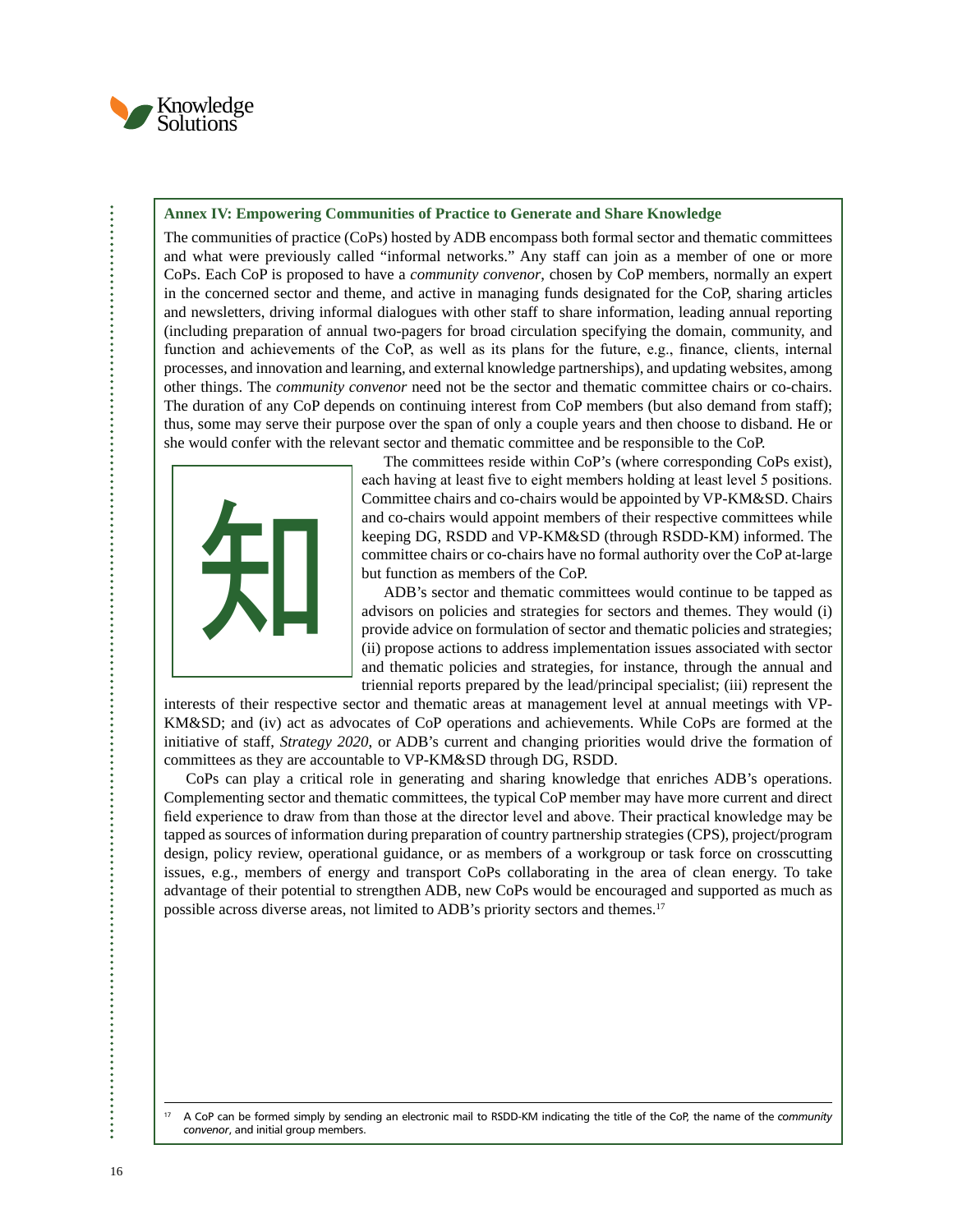

#### Source: Author

The CoPs hosted by ADB would also help drive individual and collective learning and development to improve performance at both levels by providing an environment for continuous learning, solving common problems, pursuing joint solutions, and facilitating decision making. This environment includes activities to (i) produce and disseminate knowledge, information, and best practices; (ii) facilitate access to community resources, including the latest trends, developments, and innovations related to their areas of expertise; (iii) provide diverse avenues for interaction, dialogue, and collaboration between and among CoP members; and (iv) provide informal learning opportunities to help build the capacity and strengthen the skills of CoP members. The *community convenor* would be accountable to the members of a CoP and to ADB or external donors when a CoP receives grant, technical assistance, or project funds.

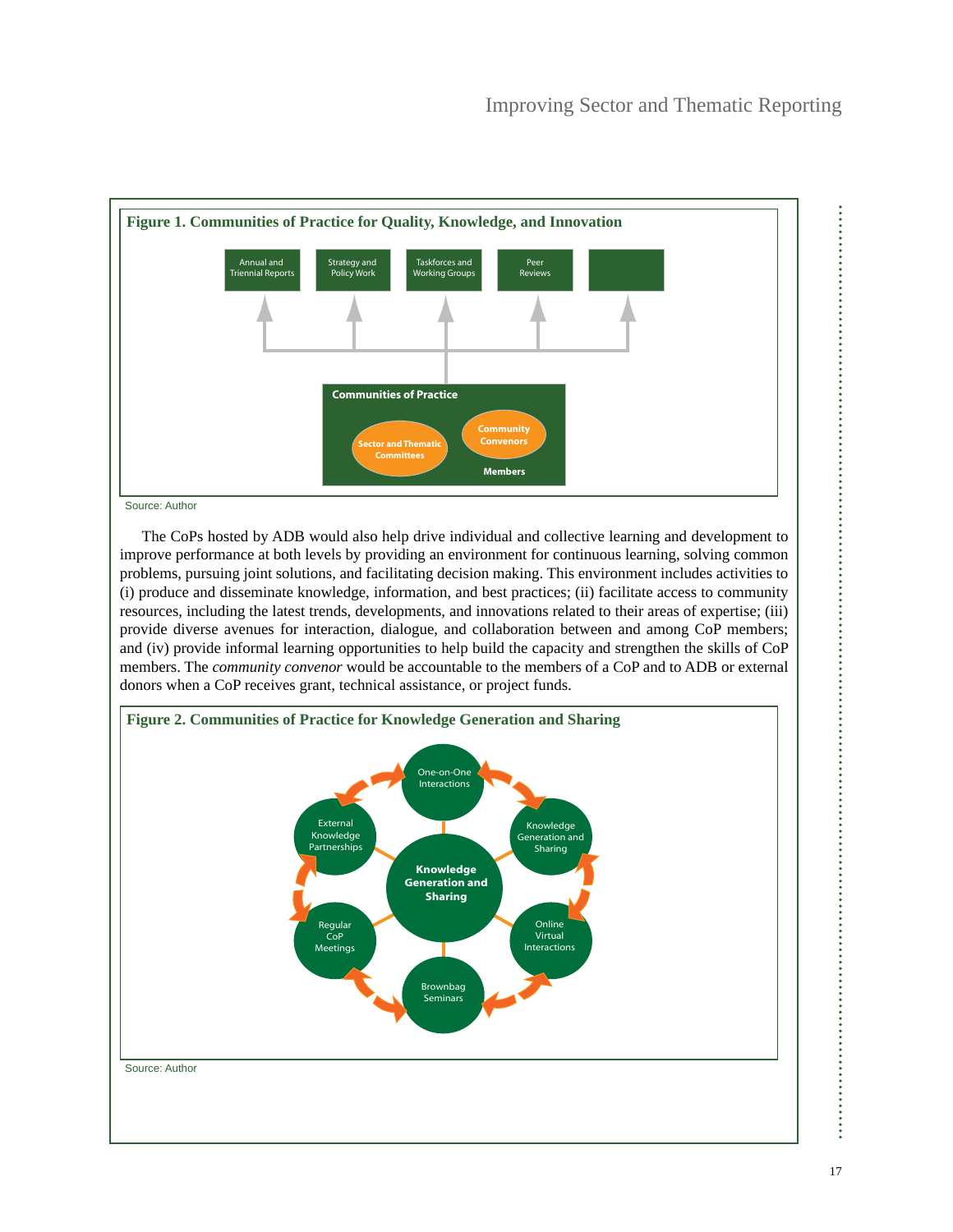

From experience to date, a strength of CoPs is likely to be the hosting of learning events, e.g., brown bags, talks, presentations, etc., in collaboration with other CoPs, regional departments, knowledge departments, and relevant offices and departments. To ensure the relevance of topics and a high quality of content in learning events, CoPs would be consulted on events organized by offices and departments. All events would support interactive learning toward identified learning outcomes. This means that events would not only entail more than the delivery of a talk or presentation but would also involve specific learning processes that allow discussion on the relevance and applicability of the topic to staff work, issues, and concerns. If necessary, support to apply learning through follow-up activities would be made available. Good collaboration between CoPs and relevant departments would translate key learning into high-quality knowledge products and services that support *Strategy 2020*.

BPMSD and other departments would continue to support training. CoPs would work with the Staff Development and Benefits Division (BPDB) to develop specific learning and development programs, engage speakers, and address opportunities related to staff's professional development. CoPs and relevant departments would collaborate to translate learning into knowledge products and services.



## **Further Reading**

ADB. 2008. *[Building Communities of Practice](http://www.adb.org/documents/information/knowledge-solutions/building-communities-practice.pdf)*. Manila. Available: [www.adb.org/documents/information/](http://www.adb.org/documents/information/knowledge-solutions/building-communities-practice.pdf) [knowledge-solutions/building-communities-practice.pdf](http://www.adb.org/documents/information/knowledge-solutions/building-communities-practice.pdf)

―――. 2009a. *[Monthly Progress Notes](http://www.adb.org/documents/information/knowledge-solutions/monthly-progress-notes.pdf)*. Manila. Available: [www.adb.org/documents/information/knowledge](http://www.adb.org/documents/information/knowledge-solutions/monthly-progress-notes.pdf)[solutions/monthly-progress-notes.pdf](http://www.adb.org/documents/information/knowledge-solutions/monthly-progress-notes.pdf)

―――. 2009b. *[Building Networks of Practice](http://www.adb.org/documents/information/knowledge-solutions/building-networks-of-practice.pdf)*. Manila. Available: [www.adb.org/documents/information/](http://www.adb.org/documents/information/knowledge-solutions/building-networks-of-practice.pdf) [knowledge-solutions/building-networks-of-practice.pdf](http://www.adb.org/documents/information/knowledge-solutions/building-networks-of-practice.pdf)

―――. 2009c. *[Enhancing Knowledge Management Strategies](http://www.adb.org/documents/information/knowledge-solutions/enhancing-knowledge-management-strategies.pdf)*. Manila. Available: [www.adb.org/documents/](http://www.adb.org/documents/information/knowledge-solutions/enhancing-knowledge-management-strategies.pdf) [information/knowledge-solutions/enhancing-knowledge-management-strategies.pdf](http://www.adb.org/documents/information/knowledge-solutions/enhancing-knowledge-management-strategies.pdf)